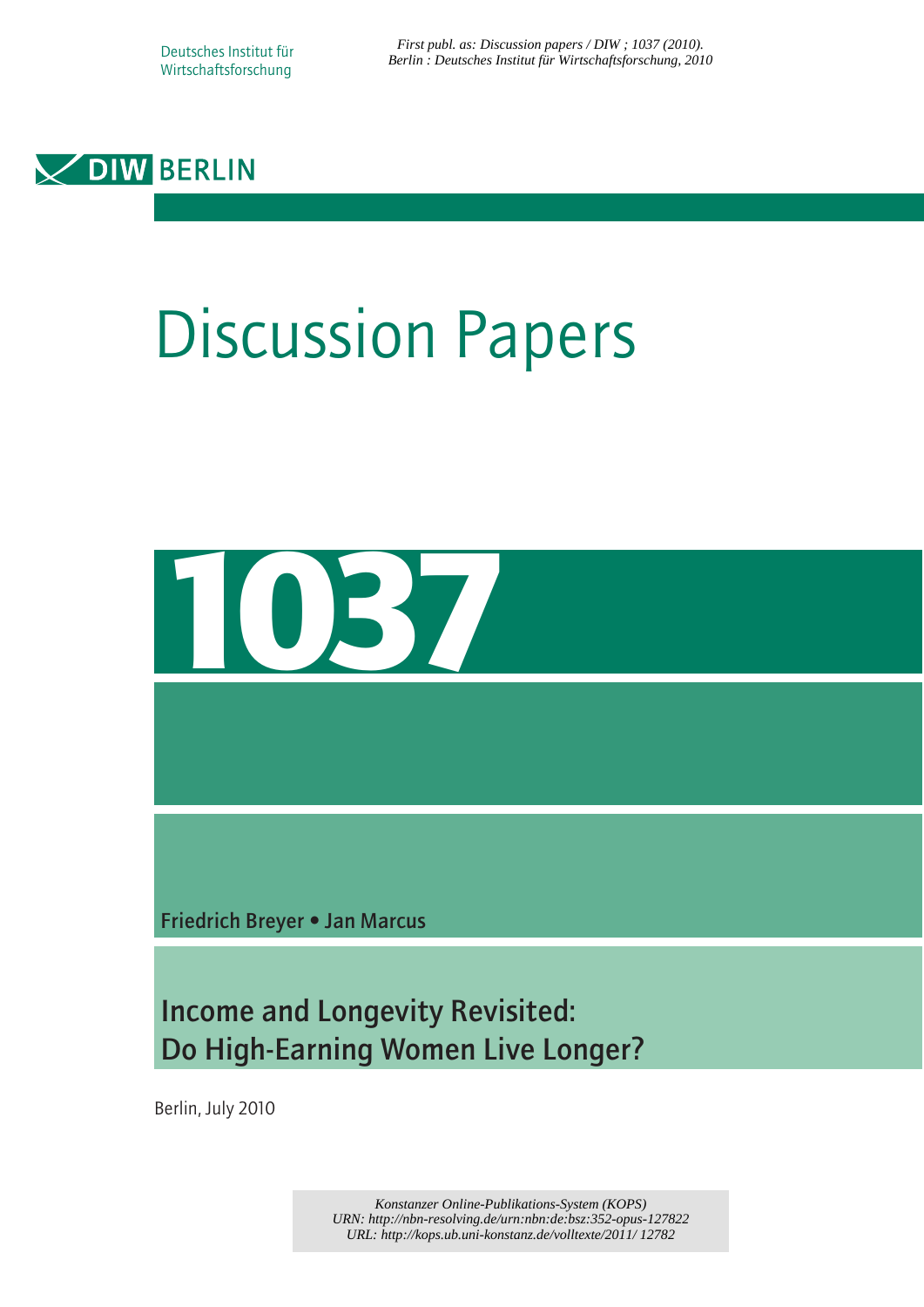Opinions expressed in this paper are those of the author(s) and do not necessarily reflect views of the institute.

#### IMPRESSUM

© DIW Berlin, 2010

DIW Berlin German Institute for Economic Research Mohrenstr. 58 10117 Berlin

Tel. +49 (30) 897 89-0 Fax +49 (30) 897 89-200 [http://www.diw.de](http://www.diw.de/)

ISSN print edition 1433-0210 ISSN electronic edition 1619-4535

Papers can be downloaded free of charge from the DIW Berlin website: <http://www.diw.de/discussionpapers>

Discussion Papers of DIW Berlin are indexed in RePEc and SSRN: http://ideas.repec.org/s/diw/diwwpp.html <http://www.ssrn.com/link/DIW-Berlin-German-Inst-Econ-Res.html>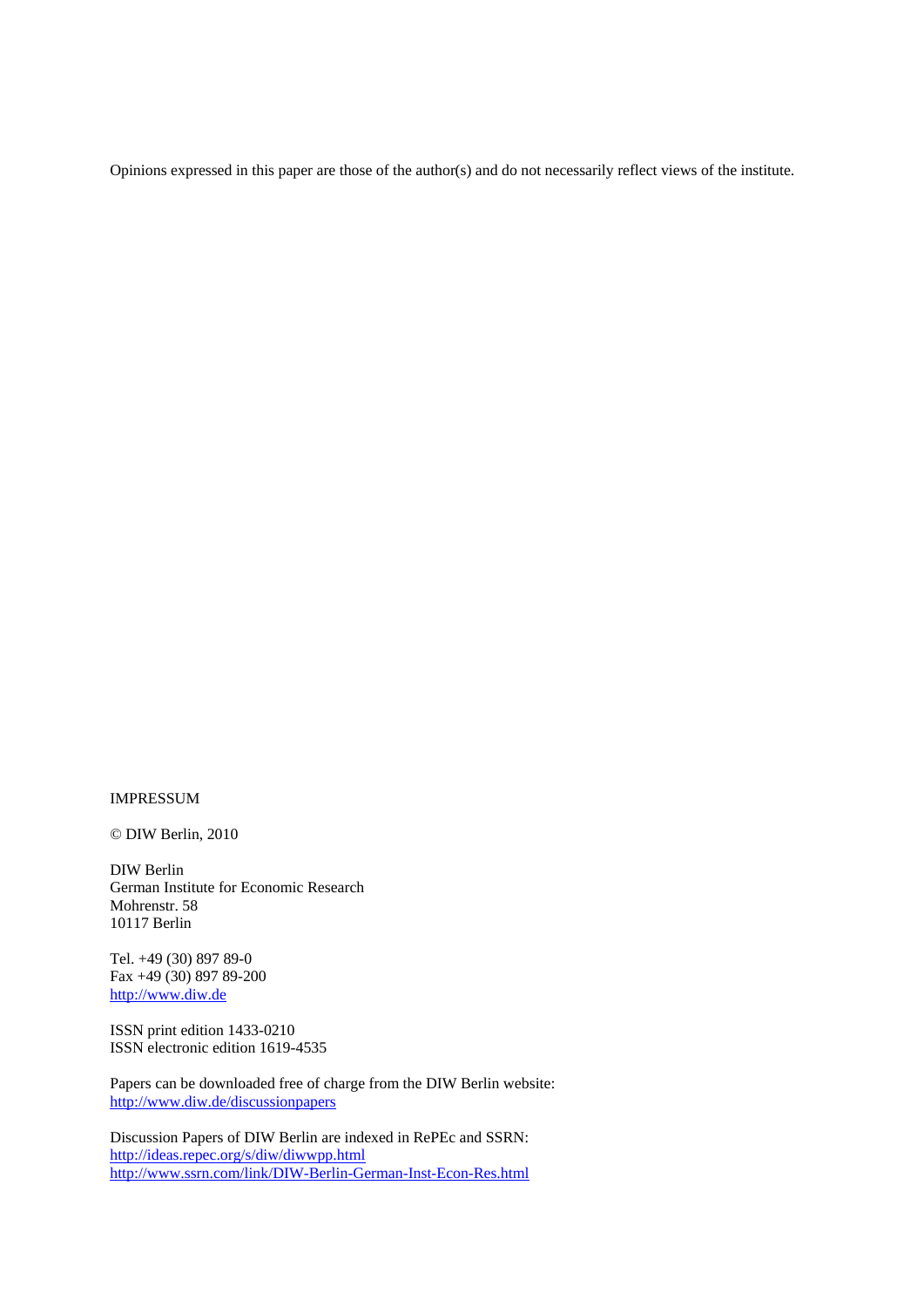# Income and longevity revisited: do high-earning women live longer?

 $\operatorname{Friedrich} \, \operatorname{Breyer}^1, \, \operatorname{Jan} \, \operatorname{Marcus}^2$ 

The empirical relationship between income and longevity has been addressed by a large number of studies, but most were confined to men. In particular, administrative data from public pension systems are less reliable for women because of the loose relationship between own earnings and household income. Following the procedure first used by Hupfeld (2010), we analyze a large data set from the German public pension scheme on women who died between 1994 and 2005, employing both non-parametric and parametric methods. To overcome the problem mentioned above we concentrate on women with relatively long earnings history. We find that the relationship between earnings and life expectancy is very similar for women as for men: Among women who contributed at least for 25 years, a woman at the 90th percentile of the income distribution can expect to live 3 years longer than a woman at the 10th percentile.

JEL: I12, H55 Keywords: Life expectancy and income, women, public pensions, Germany

Valuable comments by Hendrik Jürges, Daniel Kemptner and Normann Lorenz and by participants of the Workshop of the German Pension Insurance's Research Data Center in Berlin, June 18-19, 2010, are gratefully acknowledged.

<sup>1</sup>University of Konstanz and DIW Berlin; Corresponding author: Friedrich Breyer, Department of Economics, University of Konstanz, Fach 135, D-78457 Konstanz, email: Friedrich.Breyer@unikonstanz.de

<sup>2</sup>DIW Berlin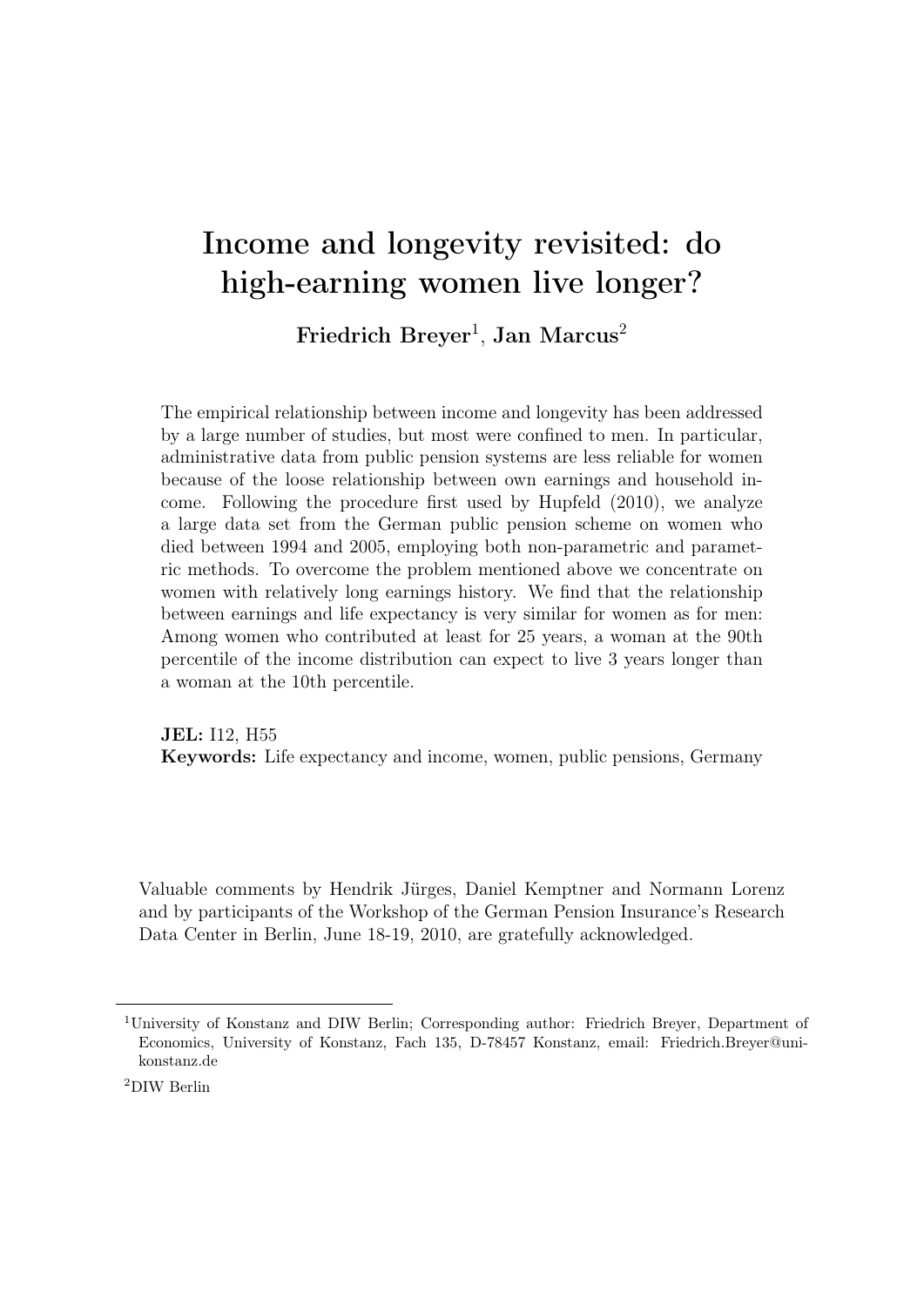## **Contents**

| 1. Introduction                            | 1              |  |  |  |  |  |  |
|--------------------------------------------|----------------|--|--|--|--|--|--|
| 2. The Causal Link                         |                |  |  |  |  |  |  |
| 3. Previous Empirical Findings for Germany |                |  |  |  |  |  |  |
| 4. The German Public Pension System        | 5              |  |  |  |  |  |  |
| 5. Data                                    | 6              |  |  |  |  |  |  |
|                                            | $\overline{7}$ |  |  |  |  |  |  |
|                                            | 9              |  |  |  |  |  |  |
| 6. Methods                                 | 11             |  |  |  |  |  |  |
|                                            | 11             |  |  |  |  |  |  |
|                                            | 12             |  |  |  |  |  |  |
| 7. Empirical Findings                      | 14             |  |  |  |  |  |  |
| 7.1.                                       | 14             |  |  |  |  |  |  |
|                                            | 16             |  |  |  |  |  |  |
| 8. Conclusion                              | 19             |  |  |  |  |  |  |
| A. Appendix                                | 20             |  |  |  |  |  |  |
|                                            | 20             |  |  |  |  |  |  |
|                                            | 23             |  |  |  |  |  |  |
| <b>References</b>                          | 25             |  |  |  |  |  |  |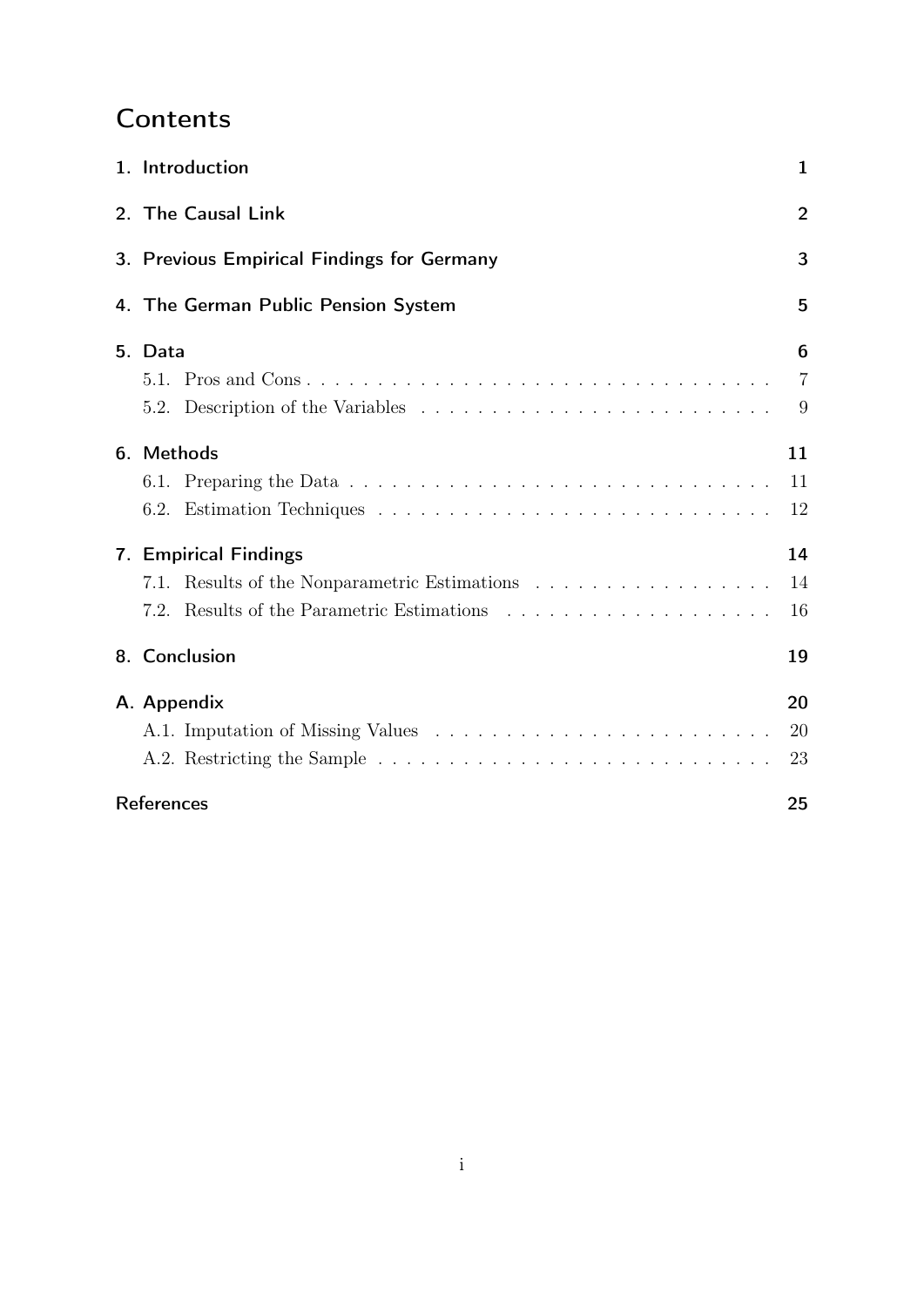## 1. Introduction

The relationship between income and longevity not only points to prevailing inequality of life chances within developed societies and the consequences of poverty but also greatly influences distributive effects of public pension systems (Breyer & Hupfeld 2009).

To date, a positive relationship has been shown to prevail empirically for a number of countries (Mackenbach et al. 2003). Due to a lack of high-quality data, Germany is usually missing in these international studies (see, e.g. König (2000: 269), Reil-Held (2000: 6), Lampert et al. (2007: 12), Schneider (2007: 39) and von Gaudecker & Scholz (2007: 84)). For Germany, e.g., since the establishment of the Research Data Centre of the German Pension Insurance Administration in 2004, a new data set has been made available for scientific analyses (Himmelreicher et al. 2006). So far, it was solely employed to investigate the relationship between income and longevity for men (von Gaudecker & Scholz 2007; Shkolnikov et al. 2007; Breyer & Hupfeld 2009; Himmelreicher et al. 2008; Hupfeld 2010). But it is of obvious scientific interest to know whether this holds for women as well. It was argued, however, that due to the predominant role model of the male breadwinner, the income measured by the public pension system is a valid indicator of lifetime earnings for men but not for women.

To mitigate this problem we apply a different income measure in this paper. It focuses on average yearly income instead of lifetime income. We develop further remedy measures like multiple imputation and sample restrictions, to cope with other problems of the data set (like missing values and selectivity). We are the first to study the relationship between income and longevity for women with a data set from the German public pension system.

The outline is as follows. First we present a review of theoretical hypotheses on the relationship between income and longevity (Section 2) as well as an overview of empirical studies for Germany in this field (Section 3). For a better understanding of the data set Section 4 briefly introduces relevant features of the German public pension system. Section 5 discusses advantages and drawbacks of the public pension system data set, before it describes the relevant variables. In Section 6 we describe measures to cope with some of the problems of the data set as well as the estimation techniques. Section 7 presents the empirical findings, while Section 8 concludes.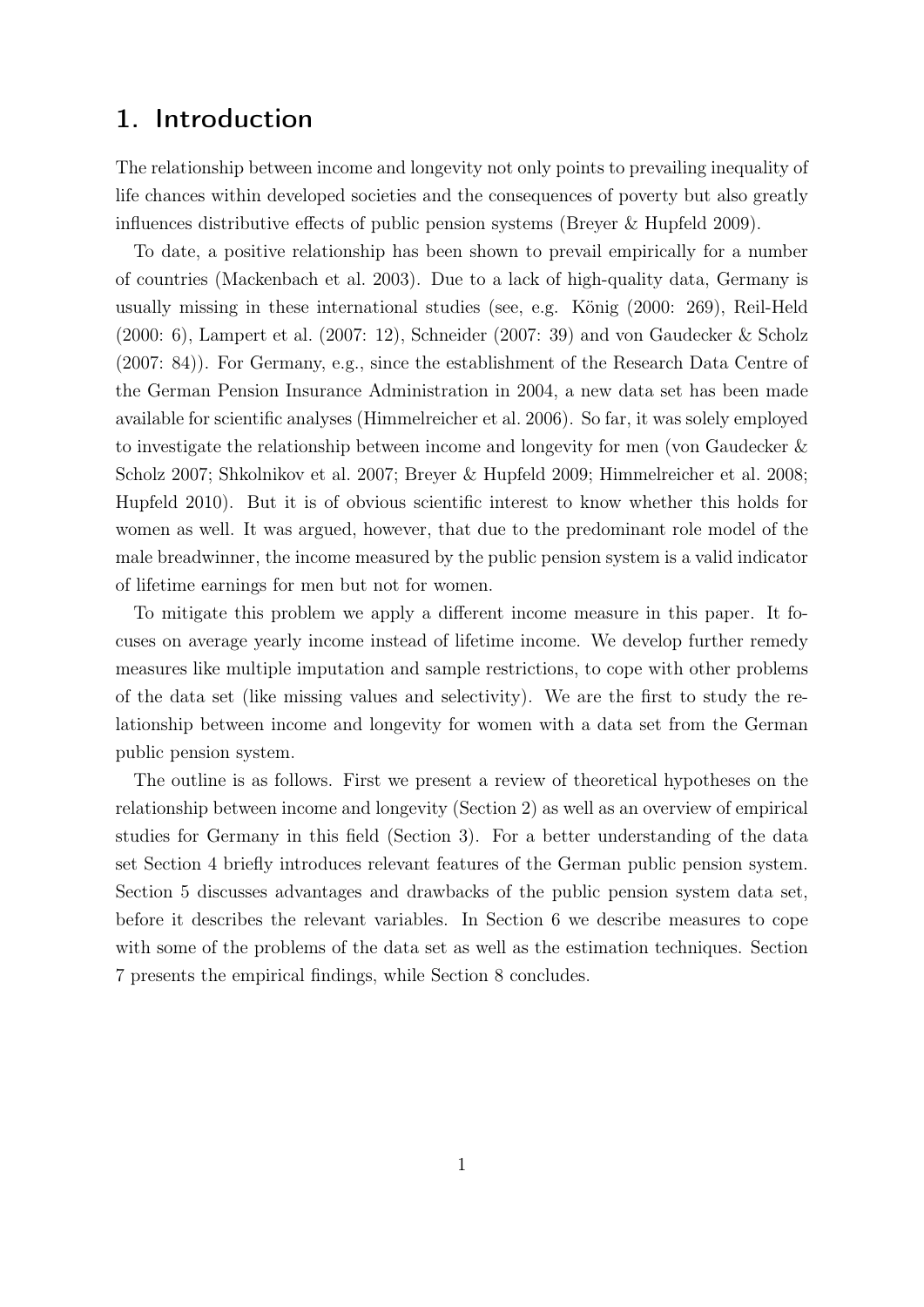## 2. The Causal Link

There are three different channels through which income and longevity might be related. First, it is possible that income has a causal effect on longevity. Second, the direction of the causal effect might be the reverse, i.e. from longevity (or to be more precise: health) to income. Third, there might be only a spurious relationship between the two variables, which means that there are underlying factors influencing both longevity and income. In general, all three channels tend to argue for a positive relationship.<sup>3</sup>

Epidemiologists adhere to the first causal direction, while some economists stress the second causal relation (see von Gaudecker & Scholz 2007: 84). Those who stress the first causal direction argue that richer people can get more and better medical care. Furthermore, poorer people might live in environments that are not conducive to longevity, like poor housing conditions, polluted and crime-prone neighborhoods etc. (Goldman 2001: 126). An additional effect might derive from a negative psychosocial impact of being at the low end of the income distribution on the health status (Reil-Held 2000: 5).

An argument for the reverse effect is that individuals in a poor health condition work less due to sick leaves and consequently get less income (Adams et al. 2003: 5; Smith 1998: 195). Additionally, they might have fewer chances to be promoted, might be more likely to get fired and less likely to get re-employed (Grünheid 2005: 157).

Finally, those favoring the third relationship often argue that education influences both health and income as an underlying factor. Better educated persons work more often in jobs that are less harmful to health and have better access to information on health care, health risks (Goldman 2001: 126) and illness prevention (Reil-Held 2000: 4). As other potential common factors influencing both longevity and income von Gaudecker & Scholz (2007: 84) mention ability, genes, intelligence, networks and social skills. Case et al. (2002) show that parental income might be another potential underlying factor.

There are also formal models establishing a relationship between income and health/longevity. The most prominent one is the model by Grossman (1972) which in its pure investment version establishes a positive link between income (i.e. the wage rate) and health and in its pure consumption model a negative one. In their optimallength-of-life model Ehrlich & Chuma (1990) establish again a positive link between income and longevity.

<sup>3</sup>This paper is not aimed at disentangling the true causal relationship between income and health/longevity. It is only important that there is a theoretical link between the two variables but not how they are linked.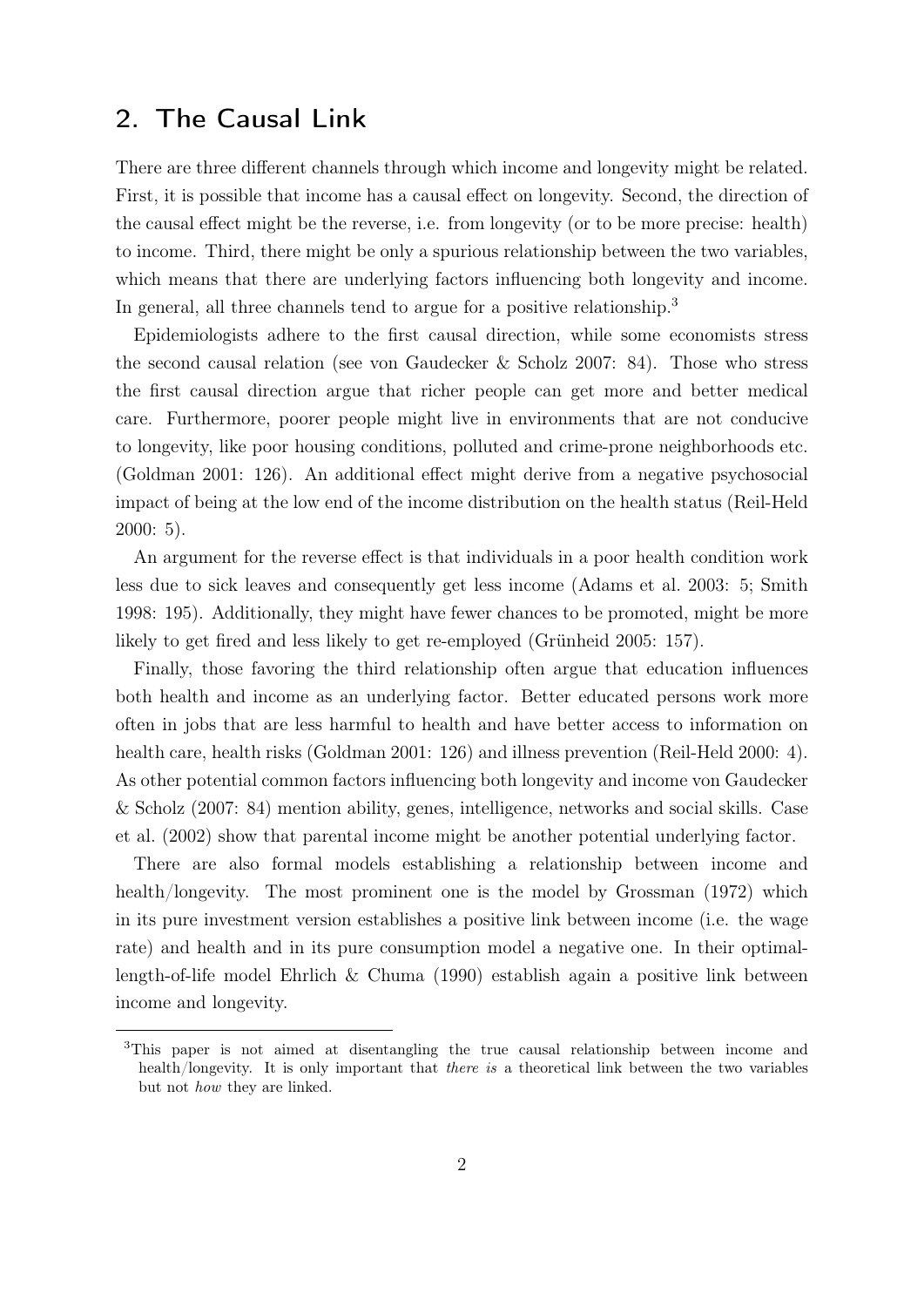## 3. Previous Empirical Findings for Germany

In most countries analyses on the link between life-expectancy and income are based on a combination of information from a national census and population registers (Kroll & Lampert 2009: 5). This is not feasible in Germany due to the absence of both, a central population register and a recent full census with the relevant information. To mitigate this problem both survey and process produced data were used so far to analyze the relationship between income and longevity in Germany.<sup>4</sup>

Schneider (2007) finds a positive relationship between income and age at death analyzing the MONICA study, a WHO initiated medical survey. Using data from the Life Expectancy Survey, Grünheid (2005) shows the mortality rate to be higher for low income groups. In general, health status and satisfaction with health condition would be lower for groups on the left of the income distribution.

With data obtained from the German Socio-economic Panel (GSOEP), Reil-Held (2000), Lampert et al. (2007) and Kroll & Lampert (2009) find that individuals with high income live much longer than those with low income. Kroll & Lampert (2009: 23) calculate a difference of fourteen years for men and eight years for women between those that have less than 60% of the median net equivalent income ("poverty-risk-group") and those with more than 150% of the median net equivalent income. The difference in healthy life expectancy, conditional on reaching the age 65, between these two groups is specified in Lampert et al. (2007: 16) to be 5.9 years for men and 3.9 years for women. Reil-Held (2000: 23-24) also finds a difference of six years between individuals in the lowest and highest income quartile for men and four years for women.<sup>5</sup>

Using data from a large social health insurer, AOK, for the administrative district Mettmann, Geyer & Peter (2000) find income to have a significant positive effect on longevity, even stronger than the effects of education and occupational status when controlling for them.

For data of the German public pension system, Himmelreicher et al. (2008: 277-278) observe a difference for men of 2.9 years of life-expectancy, conditional on reaching 65, between the second and the fifth income quintile. They also find civil servants to live two years longer on average than those insured in the German public pension system. Using the same data source but different specifications, Shkolnikov et al. (2007:

<sup>4</sup>For a comprehensive overview of international findings see Goldman (2001).

<sup>&</sup>lt;sup>5</sup>These quantifications of the mortality difference are, however, only estimated for an exemplary individual that is married, has finished vocational training and has mean satisfaction with its health status.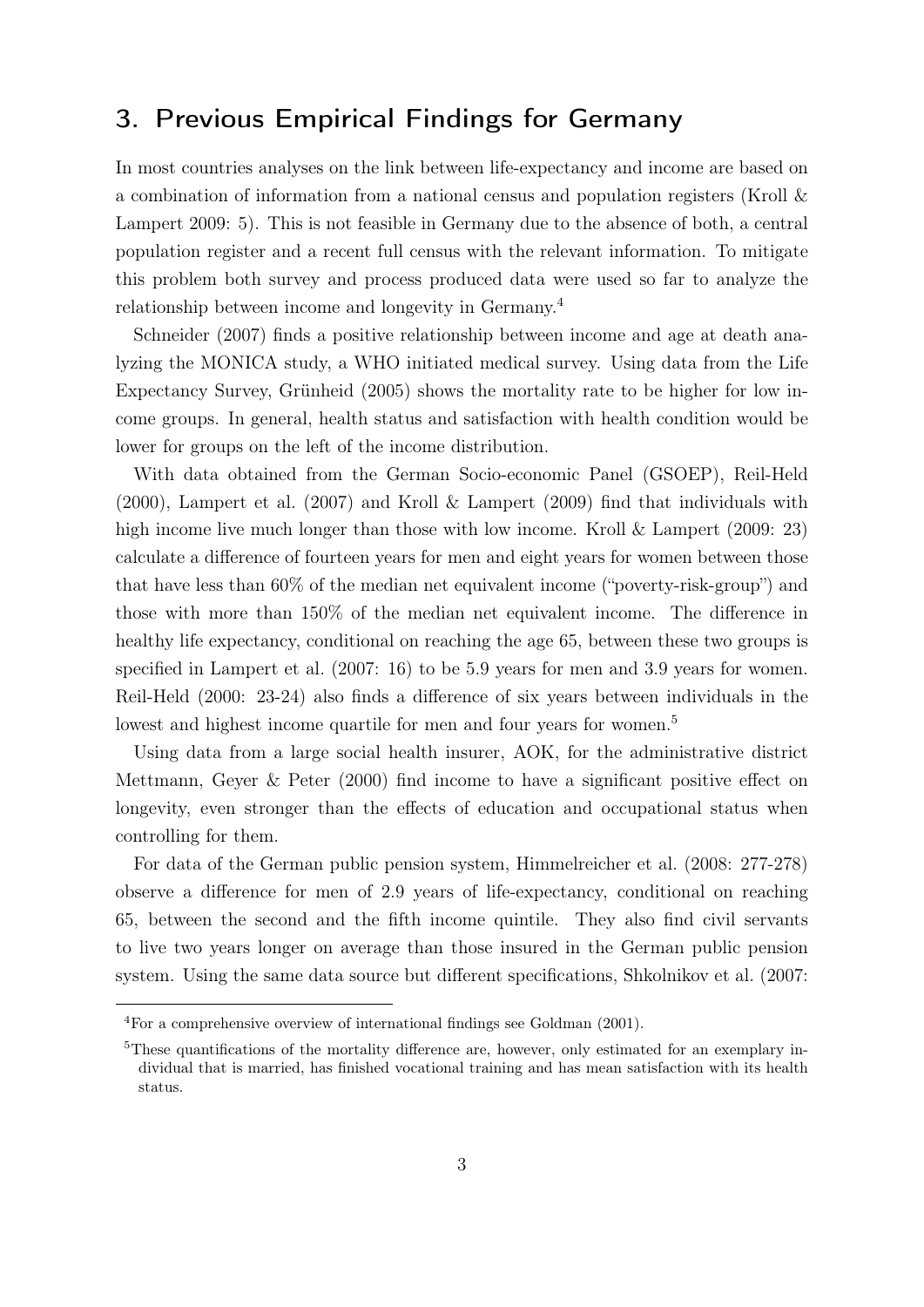266) detect a difference of 2.3 years of life-expectancy at age 65 between the top and the bottom quintile. Also using data from the German public pension system, von Gaudecker & Scholz (2007: 101) obtain a lower bound for the difference in longevity of men, conditional on reaching 65, between the highest and the lowest quartile of six years. With data from the same source, Breyer & Hupfeld (2009: 365) find an increase of four years for each additional point of average annual earning points for men.<sup>6</sup>

All researchers using data from the German public pension system (von Gaudecker & Scholz 2007; Shkolnikov et al. 2007; Breyer & Hupfeld 2009; Himmelreicher et al. 2008; Hupfeld 2010) find the relationship between income and longevity to be nonmonotonous. While this non-monotonicity is basically ignored in Breyer & Hupfeld (2009), this is argued to be an artifact of the data in von Gaudecker & Scholz (2007), Shkolnikov et al. (2007) and Himmelreicher et al. (2008). Only Hupfeld (2010) comes up with a theoretical rationale for the non-monotonous relationship. He argues that especially at the left of the income distribution higher incomes might result from either higher wages (originating from a higher individual productivity) or simply more labor supply. If one assumes that increased working hours reduce life-expectancy, a theoretical explanation for the non-monotonicity is found.

Those arguing in favor of an artifact of the data claim that the income of the poorest is underestimated by the public pension data since they have additional income outside the public pension system (see e.g. Himmelreicher et al. 2008: 278), e.g. from salaries as civil servants or income from self-employment,<sup> $7$ </sup> which are not covered by the public pension system (see Section 4). Interestingly, among the lowest income quintile the share of those with voluntary social health insurance turns out to be the highest (Shkolnikov et al. 2007: 267). This is taken as an indicator for additional income outside the pension system, which makes those on the very left of the income distribution in fact richer than those a little further to the right of this distribution. This might explain why those on the very left of the income distribution live longer than those with only a little more income.

Nevertheless, this non-monotonicity is not necessarily an artifact of the pension data: Reverting to data from the GSOEP also Reil-Held (2000: 21, 22) observes a nonmonotonous relationship in her Cox-Proportional-Hazard models, though without fur-

<sup>&</sup>lt;sup>6</sup>These points are used to calculate the pension claims of a given individual (see Sections 4 and 5.2) and also serve as income indicator.

<sup>7</sup>See Section 5 for a more detailed discussion of this problem.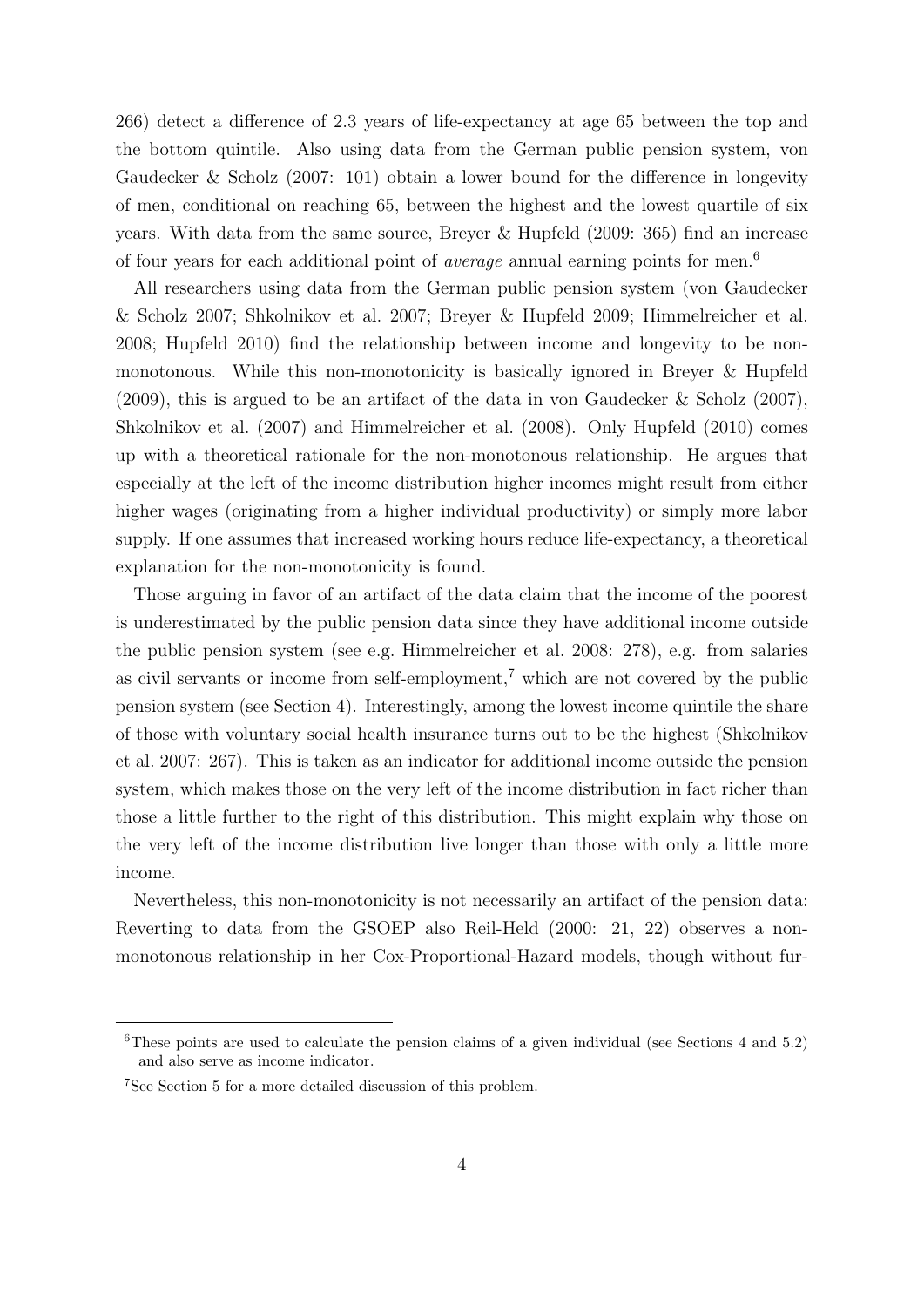ther commenting this.<sup>8</sup> In Geyer & Peter (2000: 303) the lowest quintile of the income distribution is revealed to have a lower mortality risk than the second quintile. In Schneider (2007: 47) income enters only linearly into the regression equation, so a nonlinear relationship cannot be detected without residual diagnostics.

Since there are strong arguments both in favor of a true non-linear relationship and in favor of a data artifact that lead to this non-linear relationship, the present study also performs nonparametric analyses. These put fewer restrictions on the shape of the relationship between longevity and income.

## 4. The German Public Pension System

The German public pension system<sup>9</sup> is a pay-as-you-go statutory insurance for all workers, salaried employees, craftsmen, self-employed artists and journalists. The selfemployed and the non-working can voluntarily choose to join the public pension system. Civil servants have their own pay-as-you-go system. The public pension system covers roughly 85 % of the workforce in Germany. The contributions amount to 19.9% for every Euro earned below a contribution ceiling ("Beitragsbemessungsgrenze") of 5500 Euro of gross monthly earnings <sup>10</sup> in West Germany and 4650 Euro in East Germany.<sup>11</sup> Persons earning less than 400 Euros per month are exempt.

To receive full pension benefit payments one has to reach a certain age. This is currently 65 years but will be gradually shifted to 67 years between 2012 and 2029. Earlier retirement leads to discounts of 3.6 per cent per year (see below). Exceptions are only possible for miners with at least 25 years of contributions, for unemployed persons with at least 15 years of contributions and for individuals with a disability (which has to be certified by a physician). All these groups might retire at the age of 60 without losses in their pension payments. $^{12}$ 

Currently, the monthly benefit payments of a pension  $(P)$  for the *i*-th individual at

<sup>8</sup> In her calculations for an exemplary person Reil-Held (2000: 24) finds a person to live on average one year longer if the person belongs to the second income quartile instead of the third. This holds for both men and women.

<sup>&</sup>lt;sup>9</sup>For more elaborated descriptions of the system the reader is referred to Breyer & Buchholz (2009: 115-118) and Börsch-Supan & Wilke (2004: 10-19), where all information in this section is obtained from if nothing else is stated.

<sup>&</sup>lt;sup>10</sup>This is approximately twice the average monthly gross wage (Börsch-Supan & Wilke 2004: 11).

 $11$ Figures refer to 2010.

<sup>&</sup>lt;sup>12</sup>These regulations were subject to change over time (see Börsch-Supan & Wilke 2004: 17).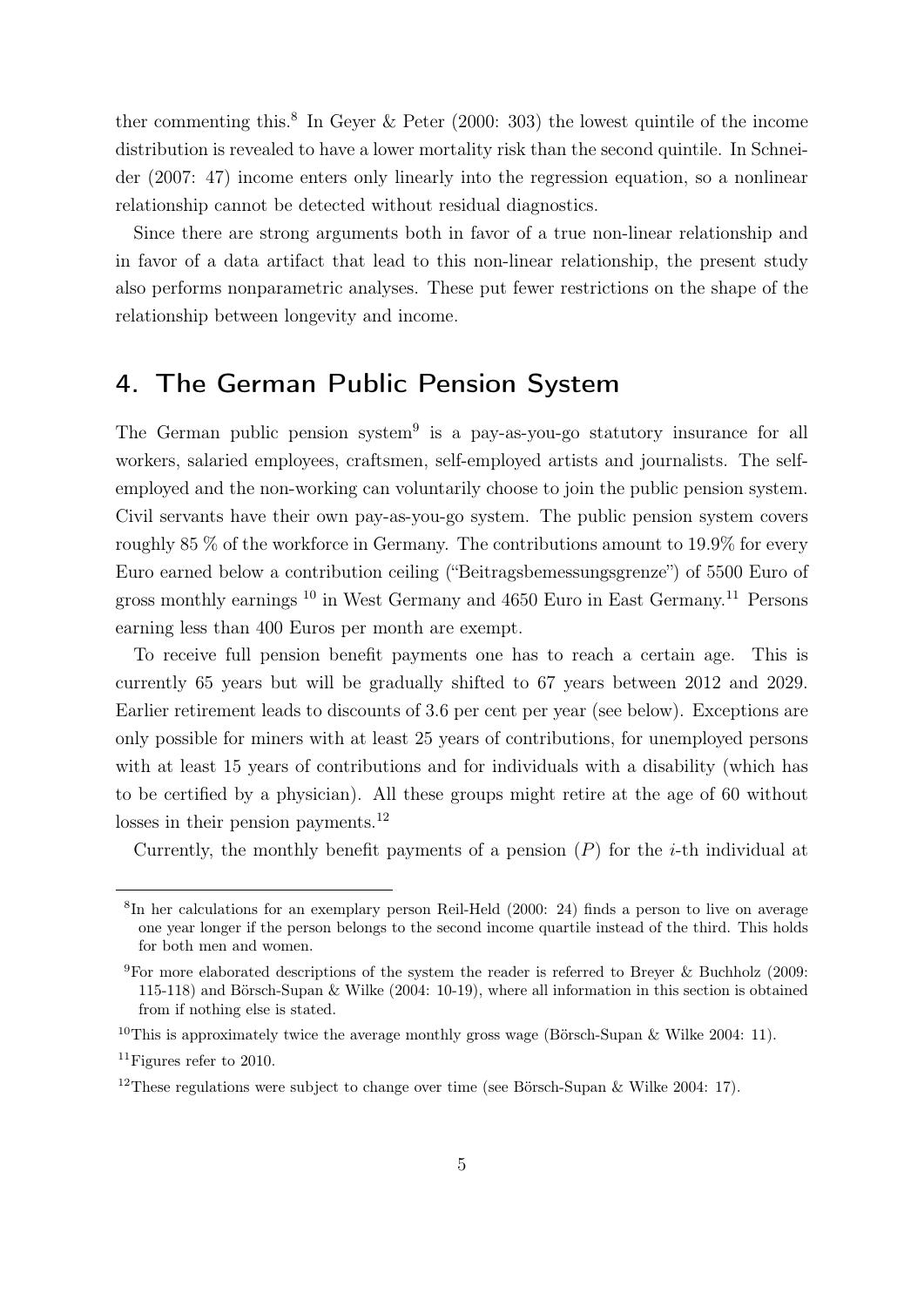point  $t$  are computed according to the following formula (the so-called "Rentenformel"):

$$
P_{it} = EP_i \cdot AFR_i \cdot AFP_i \cdot CPV_t \tag{1}
$$

The elements of this product are defined below:

Sum of Earning Points (EP), computed as

$$
EP_i = \sum_{t} \left[ \frac{y_{it}}{\frac{1}{n} \sum_{j} y_{jt}} \right],
$$
\n(2)

where  $y_i$  is the annual contribution of the *i*-th person. Hence, EP is the ratio of individual earnings and average earnings added over all periods.<sup>13</sup>

- Adjustment Factor for Retirement Age (AFR): This is the so-called "Zugangsfaktor" which takes on the value 1 if the retirement age is 65. It is discounted by 0.3 % per month of early retirement and increased by 0.5 % per month of retirement after 65.
- Adjustment Factor for Type of Pension (AFP): It takes on the value 1 for old-age pension, 0.55 for widow's pension and 0.5 for pensions due to a reduction in the earning capacity (henceforth: disability pension).
- Current Pension Value (CPV): It corrects for the ratio of current workers and the stock of pensioners. It is indexed to annual changes in the wage level, to changes in the contribution rate and to changes in a private retirement provision factor. In 2004 the CPV was  $26.13 \in \mathbb{R}$  in West Germany and  $22.97 \in \mathbb{R}$  in East Germany (Breyer & Hupfeld 2009: 366).

There are few explicit redistributive measures in the German public pension system. It is based on the concept of tax-benefit proportionality ("Teilhabeäquivalenz"), which states that "within any cohort [...] monthly benefit claims are proportional to lifetime earnings" (Breyer & Hupfeld 2009: 360).

### 5. Data

We use the scientific user-file "Demographie Rentenwegfall 1993-2005" (see FDZ-RV (2007) for a more detailed description), made available by the Research Data Cen-

<sup>13</sup>Only for the earnings that are liable to contribution (see above).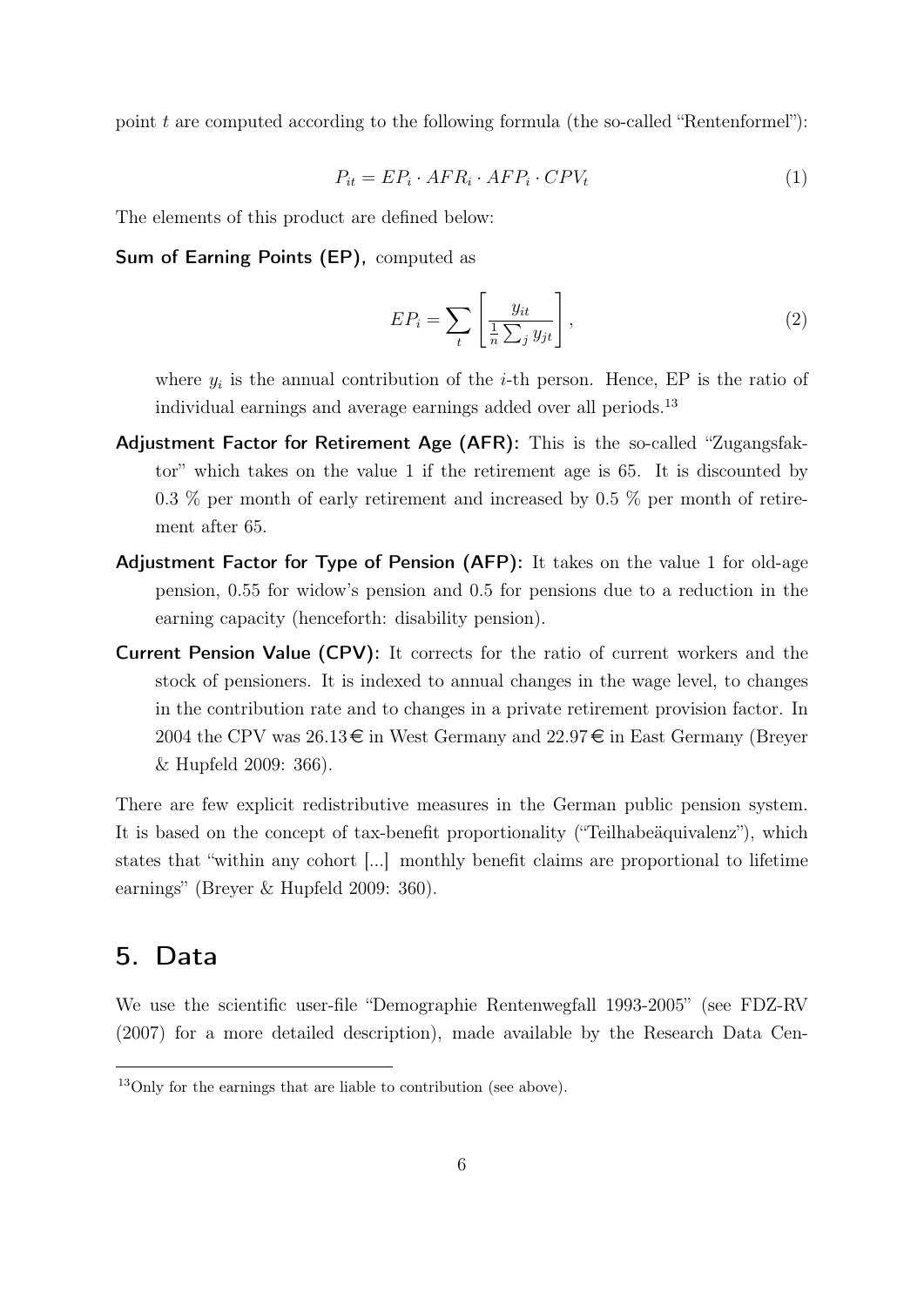ter of the German Pension Insurance Union ("Forschungsdatenzentrum der Rentenversicherung", FDZ-RV). It contains a 10 % sample of all pensions that were discontinued between December 1993 and November 2005 due to death. This amounts to more than 828,000 observations.

#### 5.1. Pros and Cons

As long as there are no better data sources available, the best way to examine the relationship between longevity and income is triangulation, i.e. to use different methods and data sets to validate the results (Schnell et al. 2005: 262). The administrative pension data overcome some of the problems specific to survey data, especially non-response, recollection errors, panel attrition, small sample sizes and measurement problems of the main variables (Himmelreicher et al. 2008: 275). In addition, the large sample size allows drawing conclusions also for small subgroups of the population. Nevertheless, also some specific problems exist and as King et al. (1994: 206) put it: "real problems often come in clusters, rather than alone". They have to be kept in mind when analyzing the data, and remedy measures for some of them have to be developed (see Section 6). The problems can be broadly classified into shortcomings regarding the income measure (problems 1 to 4), deficits regarding the longevity-measure (problems 5 and 6) and general problems (7 to 9).

1. The data do not allow merging different individuals from the same household (von Gaudecker & Scholz 2007: 88). Income according to the pension data may not represent the actual income of an individual. It neglects the contributions of other household members to the available household income or the consumption of it (Breyer & Hupfeld 2009: 367). This problem is especially worrisome when analyzing women, since within the analyzed birth cohorts the model of the male bread winner is predominant. This is the reason why most researchers using the German public pension data exclude women (see von Gaudecker & Scholz (2007: 88), Shkolnikov et al. (2007: 265) Himmelreicher et al. (2008: 275-276), Hupfeld (2010); also Kroll & Lampert (2009: 7) recommend leaving out women).<sup>14</sup> On the other hand, if longevity is not causally influenced by affluence (which can be measured by household income) but by education of the individual, the person's own earnings is the adequate income measure.

<sup>&</sup>lt;sup>14</sup>Himmelreicher et al. (2008: 276) mention an additional problem of including women: parenting times, which increase the pension benefit claims, violate the assumption that the sum of pension benefit claims is a valid indicator of lifetime earnings.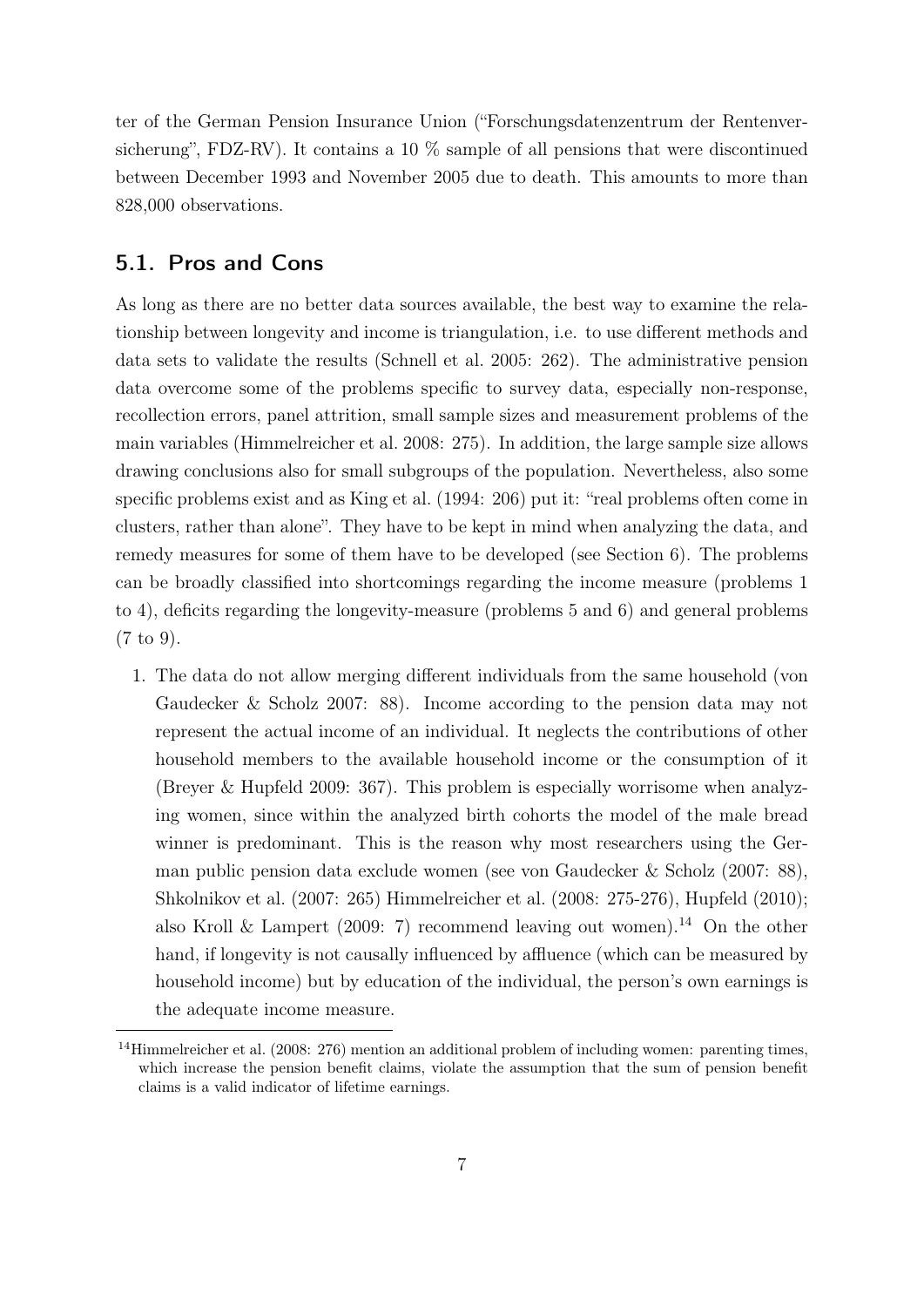- 2. Lifetime earnings are underestimated since the pension data do not capture some types of labor income (see Section 4), like income from self-employment and the salaries of civil servants. The underestimation might be less severe in East Germany since the coverage rates there are higher (Himmelreicher et al. 2006: 275).<sup>15</sup> Furthermore, labor income which is generated in foreign countries is not considered. This is especially relevant for migrants.
- 3. Other income sources are completely ignored, like capital income, transfers and bequests for all individuals (von Gaudecker & Scholz 2007: 87). This reinforces the underestimation of income.
- 4. The average annual income in the pension data is right- and left-censored (Himmelreicher et al. 2006: 4): It is right-censored due to a contribution ceiling (see Section 4) and left-censored due to some small redistributive measures, like a pension increase on account of the Pension According to Minimum Income ("Rente nach Mindesteinkommen"), which could be obtained until 1992.
- 5. The longevity measure overestimates the population longevity since the public pension data set does not cover deaths before the first pension payment. Kroll & Lampert (2009: 7) suspect that this might bias the results of an analysis of the relationship between income and longevity since early deaths might be more pronounced among the poor.
- 6. Data made available by the FDZ-RV cover only deaths in the period 1994-2005. Therefore, they are based on death cohorts rather than birth cohorts.
- 7. The data is based upon pensions and not upon individuals. These two concepts coincide in many cases as one person usually obtains only a single pension. However, in some situations a person receives more than one pension (e.g. additional widow's pensions). Following the recommendations in FDZ-RV (2007: 3) we include a constraint on the type of pension: to avoid the inclusion of double payments, we consider only pensions due to old age and due to disability (Hupfeld 2010: see also). The restriction reduces the cases from 828,257 to 794,178 (4 % reduction). After imposing the restriction, we will refer to the observations as individuals.
- 8. Due to reasons of data privacy some of the variables are rounded to integers and/or capped at certain limits (Himmelreicher et al. 2006: 10).

<sup>15</sup>In the former German Democratic Republic almost all individuals were insured under the public pension system of the state (von Gaudecker & Scholz 2007: 85).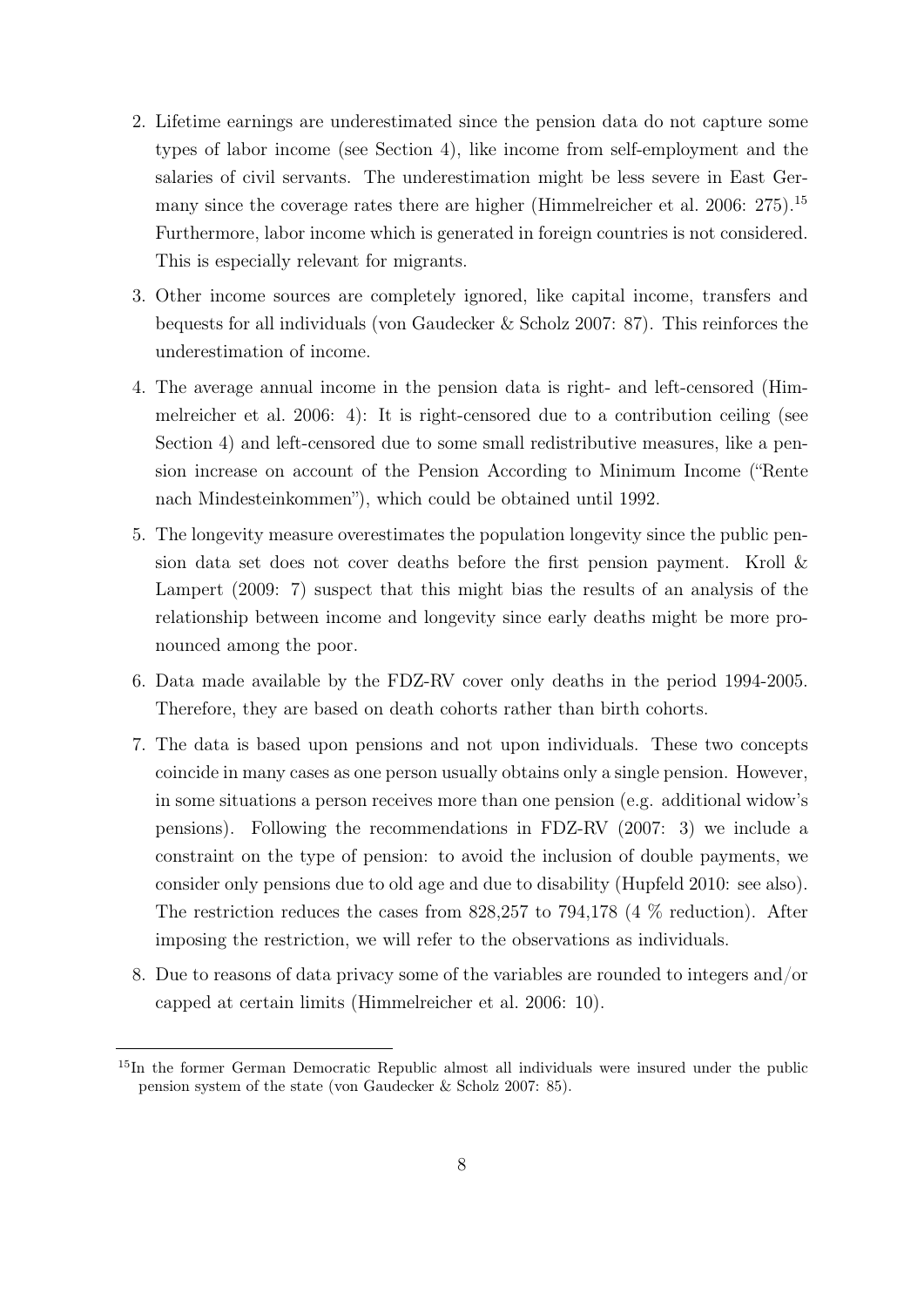9. Some variables contain many missing values. List-wise deletion of cases with missing values might bias the results. Due to the high share of missing values and the difficulties to infer from the other variables on values of the concerned variable, some variables cannot be used for the analyses. This applies especially to marital status and number of children, which - if available - might be used to create a subsample of single women to circumvent the first problem mentioned.<sup>16</sup>

#### 5.2. Description of the Variables

After restricting the sample to only pensions due to old age or disability, 794,178 observations remain, which include 392,595 females. In the following we describe the relevant variables as well as their incidence of missing values. Actually, the data set "Demographie Rentenwegfall 1993-2005" contains additional variables which are either not included due to their irrelevance for the analyses or due to strong concerns about their validity (see above).

- Age at death: obtained from the difference between date, i.e. year and month, of death and date of birth  $^{17}$  (76 missing values).
- Sex: pensioner's sex (no missing values).
- Type of pension: indicates whether a person received an old-age pension or a disability pension. Since the latter is transformed into an old-age pension at the latest with reaching age 65 Hupfeld (2010), individuals whose last pension was a disability pension died rather young (no missing values).
- First pension benefit payment: the year in which a pension was paid for the first time  $(14, 618 \text{ missing values}).$
- First pension benefit payment of the current pension: the year in which the current pension was paid for the first time (17,215 missing values).
- Total Benefit claims (TBC): is basically the product of  $EP_i$  and  $AFR_i$  and  $AFP_i$ from formula (1). This measure also includes earning points from non-contributory periods (FDZ-RV 2007: 13) like spells of long-term sickness and/or unemployment

<sup>&</sup>lt;sup>16</sup>Additional problems with these variables arise because they are imprecisely measured: the data records the number of children only for one parent since only one parent can use parenting times for the calculation of the pension Hupfeld (2010); for marital status the unmarried and the widowed appear in one category.

 $17$ The month of death is defined as the month with the last pension payment (FDZ-RV 2007: 1). There are 76 individuals with missing month of birth.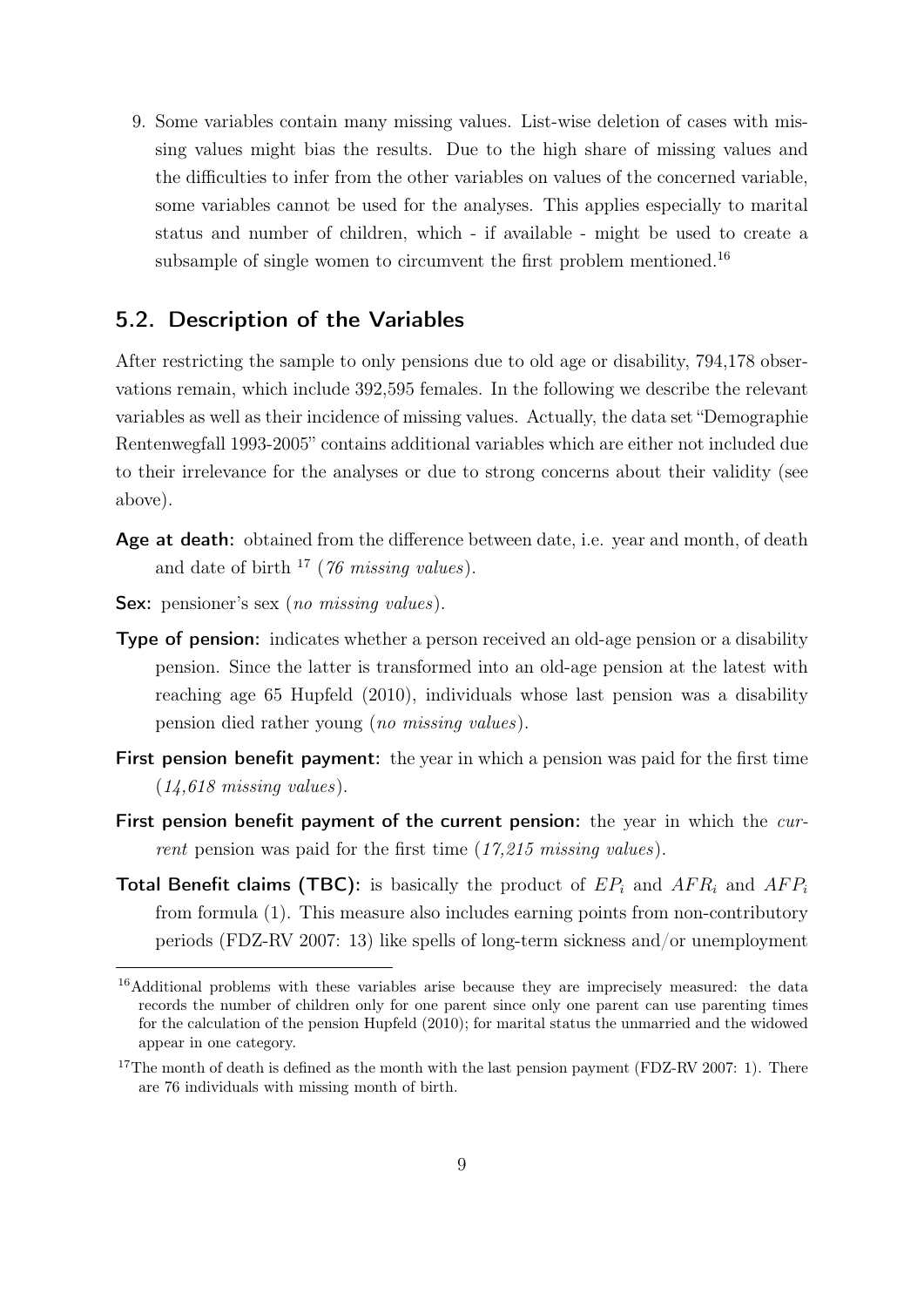(von Gaudecker & Scholz 2007: 86). Benefit claims do not exceed 70 points to guarantee anonymity (see problem 8) (no missing values).

- Years of contribution (YOC): the number of years an individual contributed to the pension system, including substitute and inactive periods ("Ersatz- und Ausfallszeiten") like times of education, parenting, military service, pregnancy and incapacitation for work (Breyer & Buchholz 2009: 116). They are rounded to integers and capped at 45 (582,984 missing values).
- Average Annual Earning Points (AEP): the ratio of TBC and YOC (582,984 missing values).
- Spells of ill-health: the number of months spent in sickness or rehabilitation. This variable includes only times relevant for the calculation of pension benefits. They are capped at 48 (582,984 missing values).
- Spells of unemployment: the number of months spent in unemployment, as long as they are relevant for the calculation of pension benefits. Capped at 120 months (582,984 missing values).
- Type of health insurance: indicates whether a person hold an insurance within the German social health insurance system, had a private health insurance or was covered by health insurances in other countries<sup>18</sup> (no missing values).
- Manual calculation: a dummy variable indicating whether the pension was calculated manually (*no missing values*).
- **Federal state:** one value for each federal state and one for foreign residence (1637 missing values).

Observations with missing values regarding the variables federal state, year of first pension benefit payment and first year of current benefit payment are completely removed from the analyses. Their incidence sums up to less than 3.5% of the total sample (26,548 cases altogether). The efficiency losses are limited. In Section 6 we describe how we imputed missing values for years of contribution, month of birth, months in ill-health and months in unemployment.

While the sum of benefit claims (TBC) is often regarded as an indicator for lifetime earnings, the average annual earning points (AEP) refer more to "productivity". This

<sup>&</sup>lt;sup>18</sup>Due to administrative problems some of those individuals indicated to hold a foreign health insurance are actually privately health insured (FDZ-RV 2007: 10).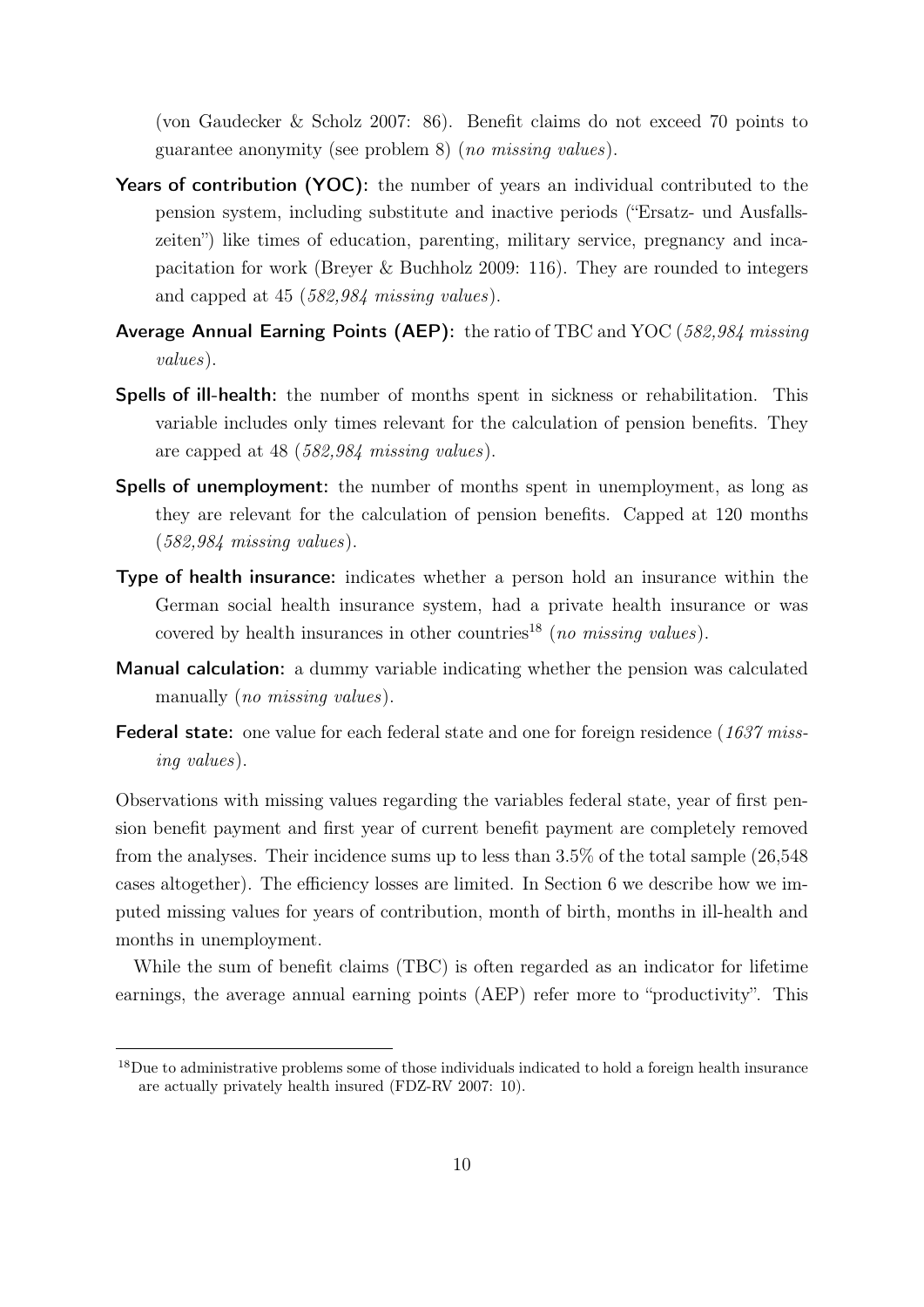study uses AEP rather than TBC as income indicator.<sup>19</sup>

It seems more questionable that TBC measures lifetime income for women because in the analyzed birth cohorts mostly the males are the bread winners in a family. That is why for women many more periods without labor income exist. The non-contributory periods affect AEP less and hence its bias is smaller.

In addition, using AEP reduces the effect of underestimating lifetime earnings due to periods of work in foreign countries and from periods in civil service and self-employment. If the wage is the same in these non-contribution periods, AEP is still a good indicator of the average annual income, whereas TBC is a biased indicator for lifetime income. However, for the cases in which wages differ in the non-contribution periods, Section A.2 discusses some remedy measures.

Furthermore, it seems to be more in line with theory: With TBC as an indicator of lifetime earnings, the blue-collar worker with lower annual earnings but more contribution years and the white-collar worker with higher annual earnings but fewer years of contribution (due to an education-related late entrance into the labor market and earlier retirement) might appear to have the same amount of lifetime earnings. Yet, it seems more reasonable that the white-collar worker lives longer because she has a better education and probably a job which less derogates health (see Section 2).

To further reduce the effect of income from periods of work abroad, we follow Shkolnikov et al. (2007: 265) in only including German citizens living in Germany.

## 6. Methods

#### 6.1. Preparing the Data

We had to amend a number of shortcomings of the data before performing the data analysis. The following paragraph describes these measures taken to enhance the data set only briefly, while the Appendix includes a detailed description. The remedies fall into three categories:

Imputation of Missing Values: The relevant variables YOC, months in ill-health and months in unemployment are highly affected by missing values. Following the classification of Rubin (1976) these values seem to be missing at random (MAR)

<sup>19</sup>Shkolnikov et al. (2007), von Gaudecker & Scholz (2007), Himmelreicher et al. (2008) and Hupfeld (2010) use TBC as income indicator while Breyer & Hupfeld (2009) work with AEP. They all basically analyze men.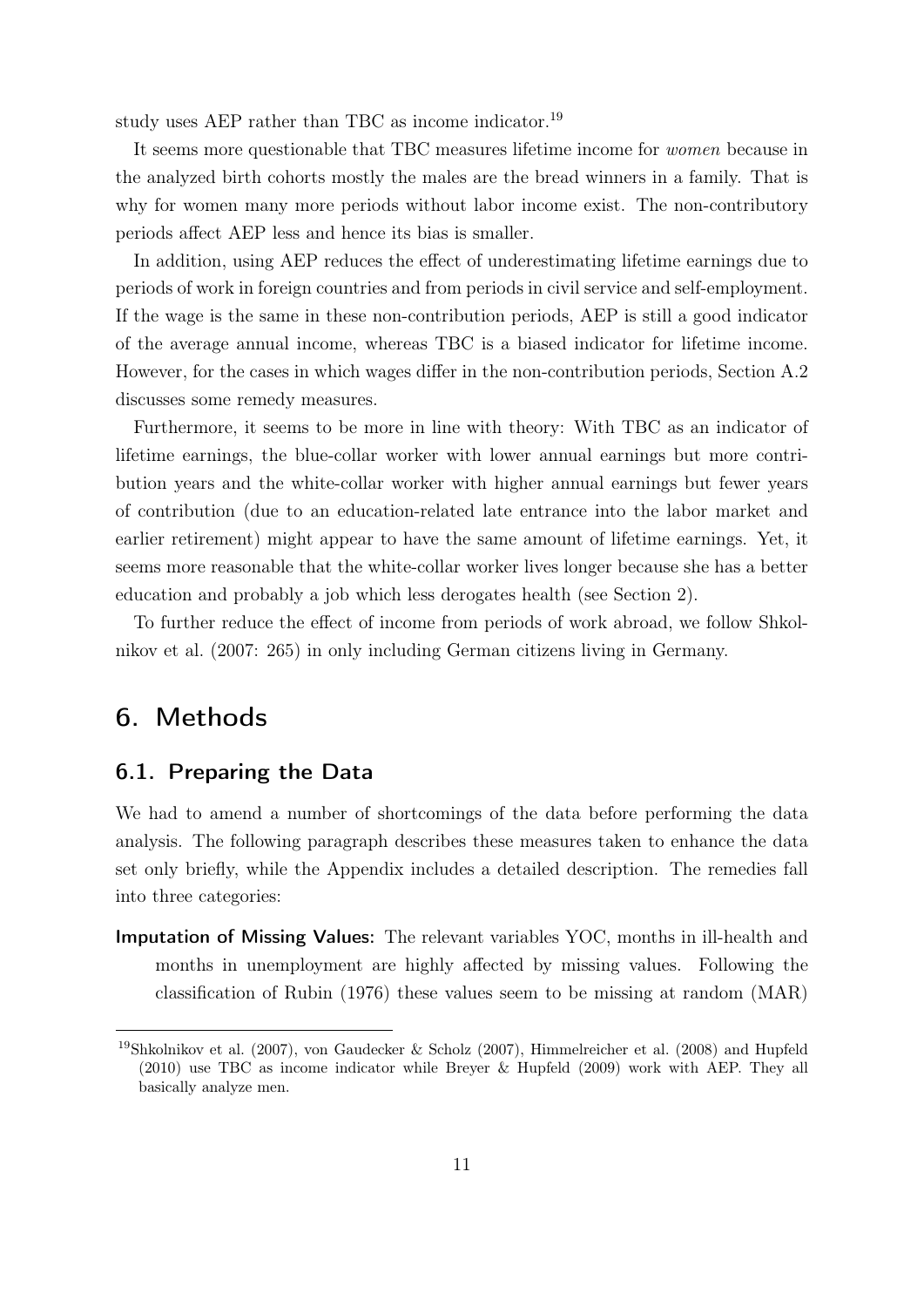because the missing depends on other variables (e.g. year of retirement) but not on the (unobservable) number of years of contribution. If only cases with valid information on YOC are used in the analyses, under MAR the estimators are not only inefficient but also biased (Cameron & Trivedi 2006: 927). Therefore, this study applies multiple stochastic regression imputation (Little & Rubin 2002: 60) to replace each missing value with a set of estimated values.

Restricting the Sample: In the analyzed cohorts the model of the male bread winner is predominant. Many women left the labor market after only a few years to raise children, to keep the household or for other reasons.<sup>20</sup> Since in general wages increase with work experience, the average annual income of individuals with fewer years of contribution is likely to be underestimated in comparison to the average annual income which is averaged over a longer working life. Therefore, it seems reasonable to consider only the subset of individuals that contributed to the pension system at least for a certain number of years.

#### 6.2. Estimation Techniques

There exist empirical evidence as well as theoretical consideration that the relationship between income and longevity is nonlinear in Germany (see the discussion in Section 3). The exact functional relationship, however, is unknown. For this reason it is advantageous to apply nonparametric estimation techniques, which do not impose functional form assumptions. Instead they let the data itself "find" the functional relation,  $f(x)$ :

$$
y_i = f(x_i) + \epsilon_i,\tag{3}
$$

x is the right-hand side variable (here: AEP) and y the left-hand side variable, namely age at death.

Following Hupfeld (2010) we perform local linear regression. This regression procedure cuts the data set into small slices and computes regressions for different values of  $x$  in which the neighboring values enter with a weight according to their distance. The further a value is away from the respective x, say  $x_0$ , the lower the assigned weights in the regression. The weighting function depends on the choice of the kernel as well as on the choice of the bandwidth, which determines the meaning of "neighboring". The selection of the kernel is less important than the choice of the bandwidth (Kennedy

 $2025\%$  of the women in the data set have 10 or fewer years of contribution, while this holds only for 6 % of the men.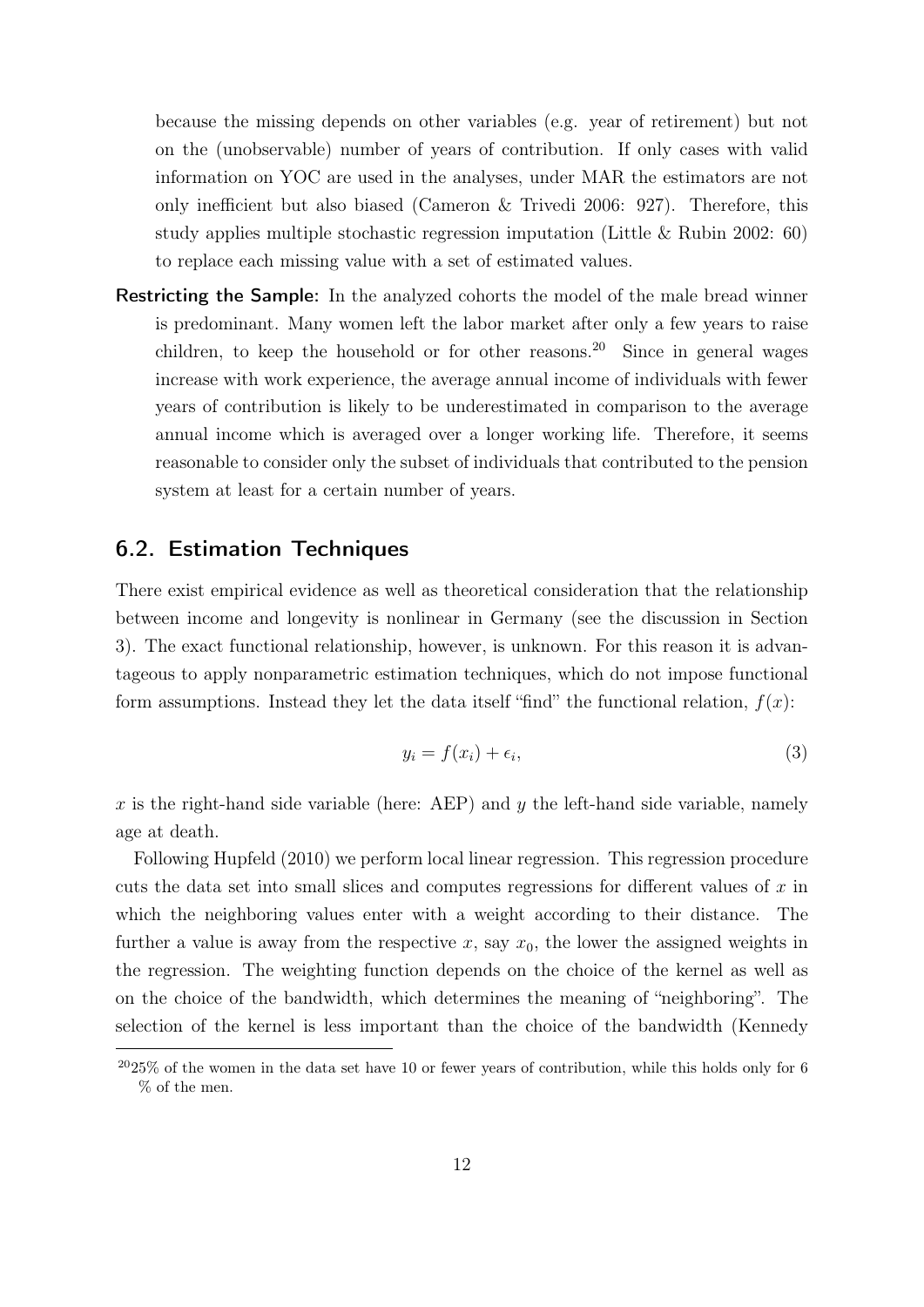2008: 356; Cameron & Trivedi 2006: 303). The Epanechnikov kernel is seen as slightly superior in terms of efficiency (Cameron & Trivedi 2006: 303) and therefore chosen in this paper.

If the bandwidth is chosen too large, more distant observations also enter the local regression with higher weights. This over-smoothing might smooth out a relevant hump existing in the population. A bandwidth which is too small appears very rough when graphed and is more sensible to outliers. Therefore, there is a trade-off between bias and variance (Yatchew 2003: 25-26; Kennedy 2008: 356): A lower bandwidth increases the variance (since high weights are assigned to fewer observations) but at the same time decreases the bias (because observations far away from  $x_0$  have smaller weights assigned and consequently do not distort the local regression). To evaluate the robustness of the results carefully, we follow the recommendations in Nichols (2007) to perform the analyses with different bandwidth choices. We use the default bandwidth estimated by Stata 10's "lpoly" command, its 50

After selecting kernel and bandwidth, local linear regressions of age at death, y, on AEP, x, are performed to obtain estimates for  $E[y|x]$  at each point of x. To save computation time, these regressions are only calculated on 50 points of  $x$ , which are equally distributed over the range from 0 to 2.8 AEP.<sup>21</sup> Due to the increase in life expectancy over the different death cohorts, we apply the fixed effects transformation, i.e. we subtract the respective death cohort means of AEP and age of death from the individual values. This is a way of including fixed death year effects in a nonparametric setting. For illustrative purposes we add later on the overall means, which is a linear transformation and does not change the shape of the curves.

In the computations we only use one of the imputed versions of YOC because it is very difficult to combine the results of the different imputation versions meaningfully. We use ordinary least squares regressions to evaluate the influence of multiple imputation. The graphs do not display any confidence bands because due to the huge sample size the bands are mostly so narrow that it is hard to distinguish them from the actual curve.

A major drawback of local linear regression procedures is that they do not allow including many covariates. This inclusion would increase the necessary number of ob-

<sup>&</sup>lt;sup>21</sup>There are also some far outliers in the AEP distribution, which are probably measurement errors and also less relevant for the analysis because the bulk of observations is below 2.8 AEP. We chose this specific value, 2.8 because it is the highest value of AEP under restriction - 2.8 is the maximum of benefit claims (70) divided by the minimum years of contribution (25). It is important to keep in mind that the *computation* of  $E[y|x]$  is performed using all observations of the sample, while the graph displays the results only for the limited range.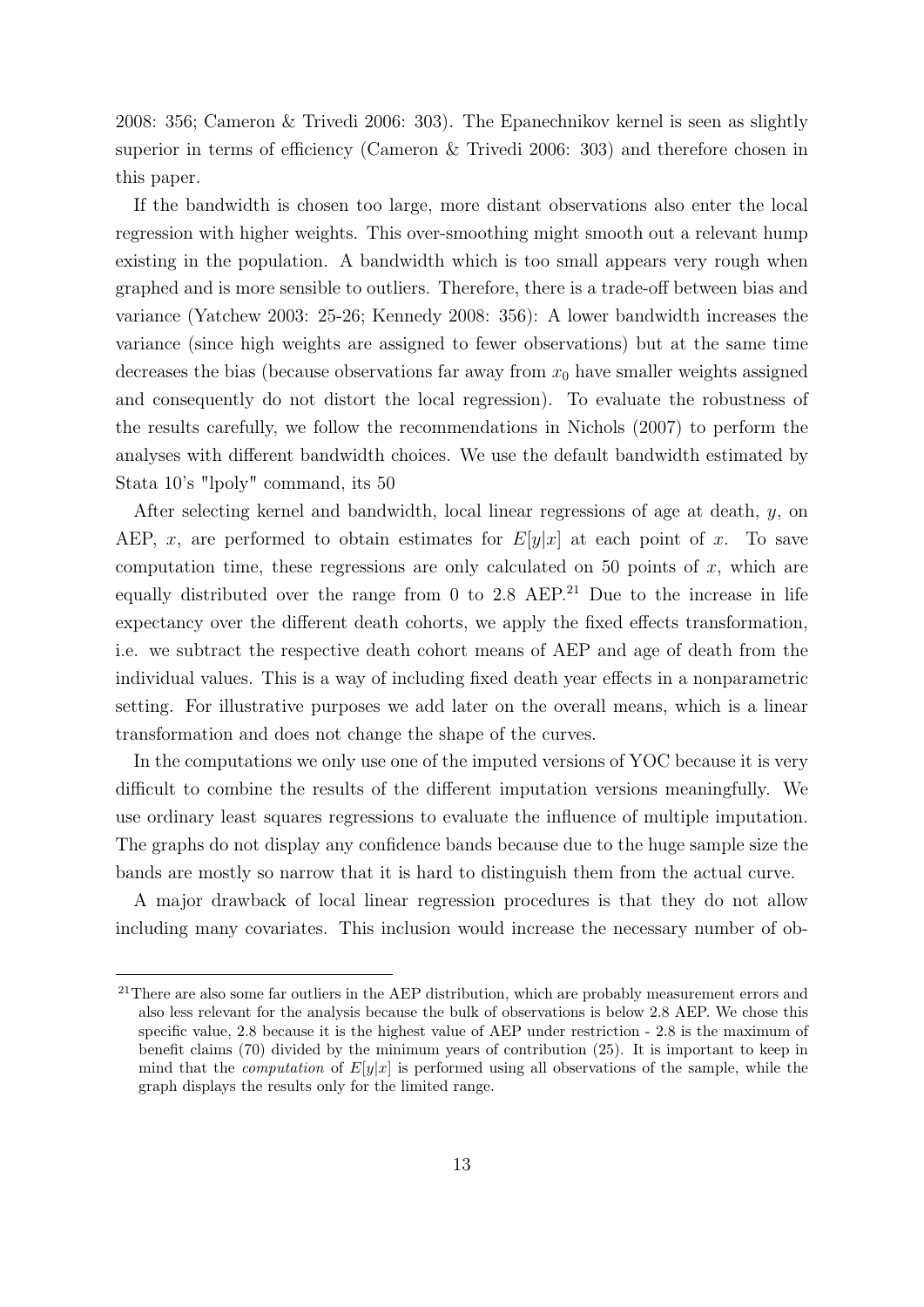servations disproportionately to achieve the same precision. This is the so-called curse of dimensionality. The more regressors are included, the fewer observations exist close to a specific combination of covariates.<sup>22</sup>

Least squares regressions do not only allow for the inclusion of different control variables, but also provide quantifications of the relationship between AEP and age at death. A further advantage is that more ready-made options for the aggregation of multiple imputation results exist: Means and standard errors of the OLS estimators are calculated according to "Rubin's rules" (Royston 2004: 228) which are outlined in Little & Rubin (2002: 86-89). All OLS regressions include fixed death-year dummies to control for the increase in life expectancy over time. Thus the other variables explain within-death cohort differences in age at death.

## 7. Empirical Findings

#### 7.1. Results of the Nonparametric Estimations

We first present the results of the nonparametric local linear regression procedure. Figure 1 displays the relationship between age at death and average annual earning points (AEP), the income indicator, in the full sample before imputations of missing values and restrictions were applied.

Figure 1: Nonparametric estimation - Men and Women



Both for men and women age at death decreases in AEP. This is opposite to the

<sup>&</sup>lt;sup>22</sup>Observations have to be close to  $x_0$ , which is now a k-dimensional vector, not only in a single dimension but in a  $k$ -dimensional sphere, with  $k$  being the number of regressors.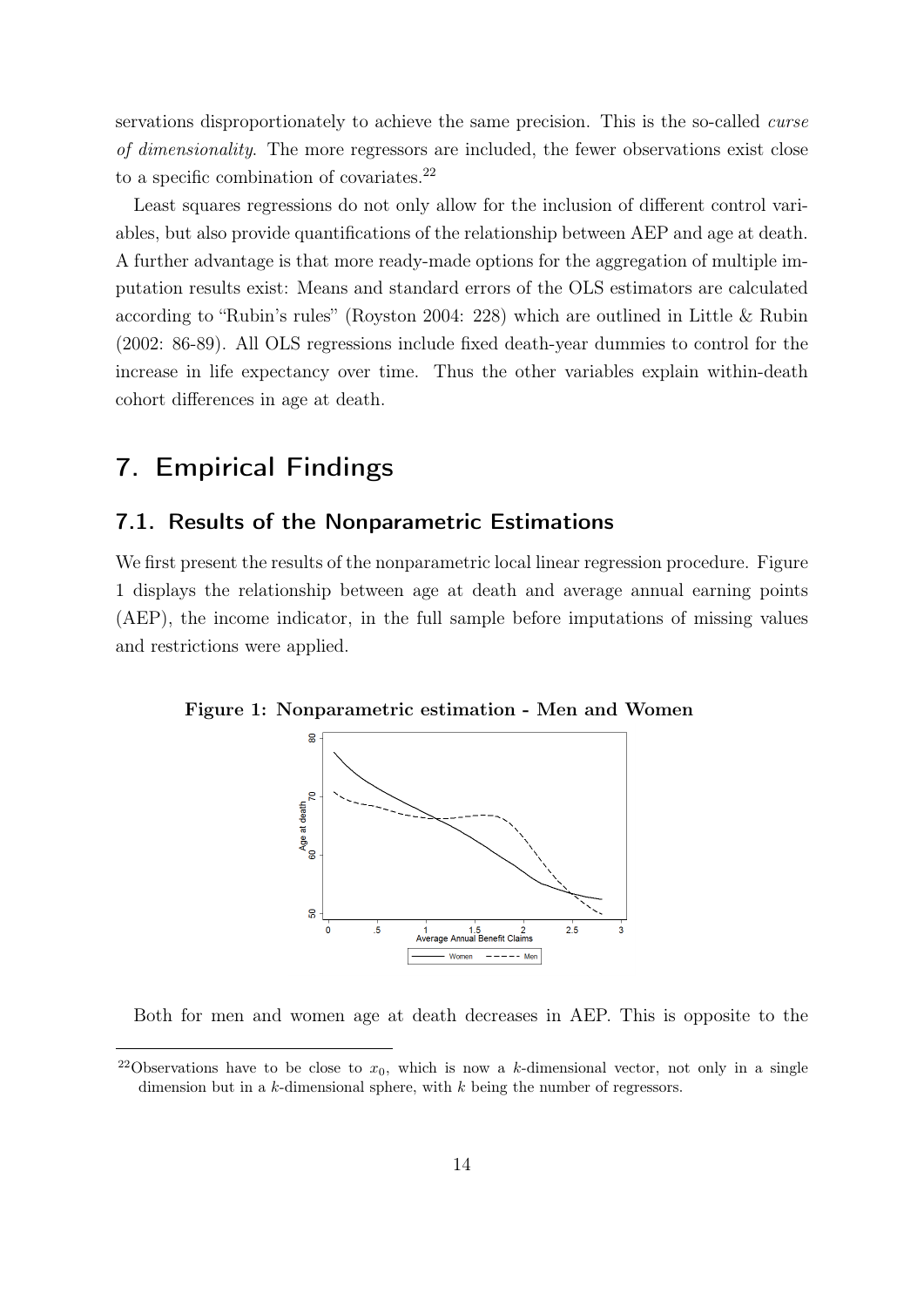theoretical expectations and not in line with previous empirical findings (see Sections 2 and 3, respectively). However, it is possible that some problems of the data set mentioned in Section 5.1 caused the surprising slopes.

The shape of the relationship changes dramatically when the imputation measures described above are applied to the data set and the sample is restricted to those pensioners with long contribution periods.<sup>23</sup>





The two panels of Figure 2 show that when the measures are applied, the curves are now overall upward sloping. When we restrict the sample to women with at least 25 years of contribution ("R.25", solid line) the increase in age at death is rather monotonous in AEP and with the exception of the interval between 1 and 1.5 AEP almost linear. Lifting the threshold from 25 to 30 years of contribution further increases the slope but does not alter the overall shape. If all women with at least YOC=20 are considered, the AEP based differences in age at death are smaller. According to the graph, the poorest women live more than 15 years less than the richest. However, one needs to take care because there are not many individuals in the extreme tails of the AEP distribution. Nevertheless, also the difference between a woman with 0.5 average earning points and a woman with 2 AEP is more than 10 years. Imposing the double restriction ("R.25+SHI", dots-and-dashes), i.e. using only the information of women with at least 25 years of contribution and a social health insurance does not change the overall picture much. The

<sup>&</sup>lt;sup>23</sup>Further robustness analyses show that both measures (imputing and restricting the sample) work against the case of a negative relationship - no matter in which order they are applied. These results are available from the authors upon request.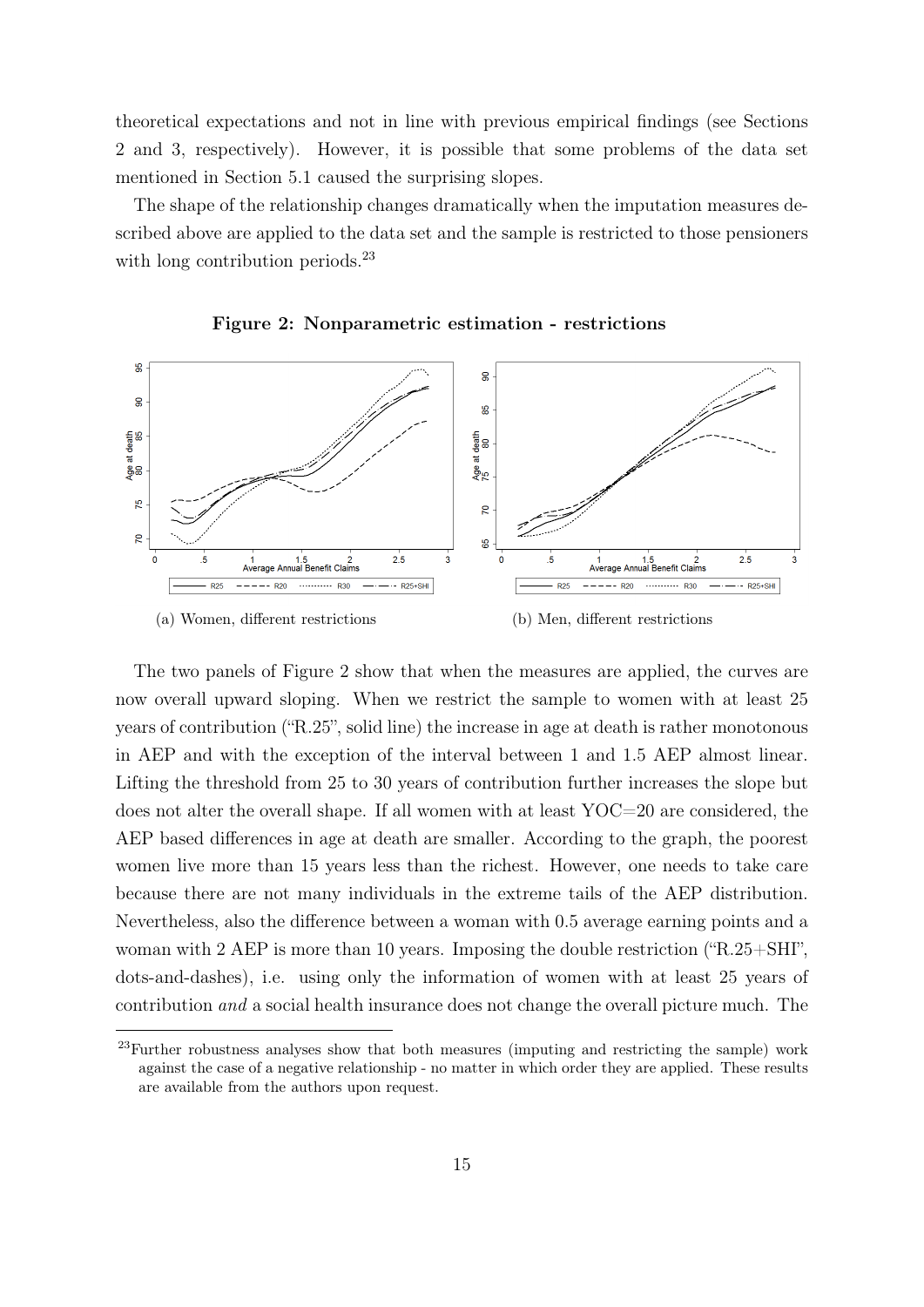small downward-sloping area on the left can very likely be attributed to few observations on the left tail of the distribution and some outliers.

The effect of the restrictions is rather similar for men, see panel (b). The maximum difference increases with the YOC threshold and the additional social health insurance restriction has little influence. In general the slope is steeper and more linear for men than for women. Only for the restriction "R.20" we observe a small downward-sloping area on the right tail. This downward-sloping leg disappears when we consider only men with at least 25 years of contribution. This indicates that basically some men who contributed between 20 and 25 years with very high annual contributions are responsible for the observed downward slope.<sup>24</sup> To test the robustness of our results, we also use half of the previous bandwidth and two times the bandwidth. Applying these other bandwidths has no effect on the observed linear relationship for men. For women using half the bandwidth from before pronounces the downward-sloping area for the restriction "R.20'. But when twice the bandwidth is used, this downward-sloping area is basically smoothed out.

#### 7.2. Results of the Parametric Estimations

An advantage of least squares regressions is that more control variables can be included than in nonparametric estimations. Table 1 displays the OLS results for three different samples of women: the sample of women before imputation of missing YOC, the restricted sample of women with at least YOC=25 and the subsample of women with at least YOC=30. In the "untreated" women sample life expectancy decreases in income, like in the nonparametric case. However this sample is highly selective as it basically relies on individuals who retired after 1992 and died before 2005. For the other models the death-year dummy coefficients increase monotonously, as expected. The annual increase in life-expectancy is higher than reported in the official statistics (Destatis 2006). A regression on only the dummy variables reveals that this is not a problem of the data set. The higher annual increase in life-expectancy results from the applied restrictions and the included covariates.

<sup>&</sup>lt;sup>24</sup>These might be individuals who changed into self-employment after some years of employment that was subject to contributions.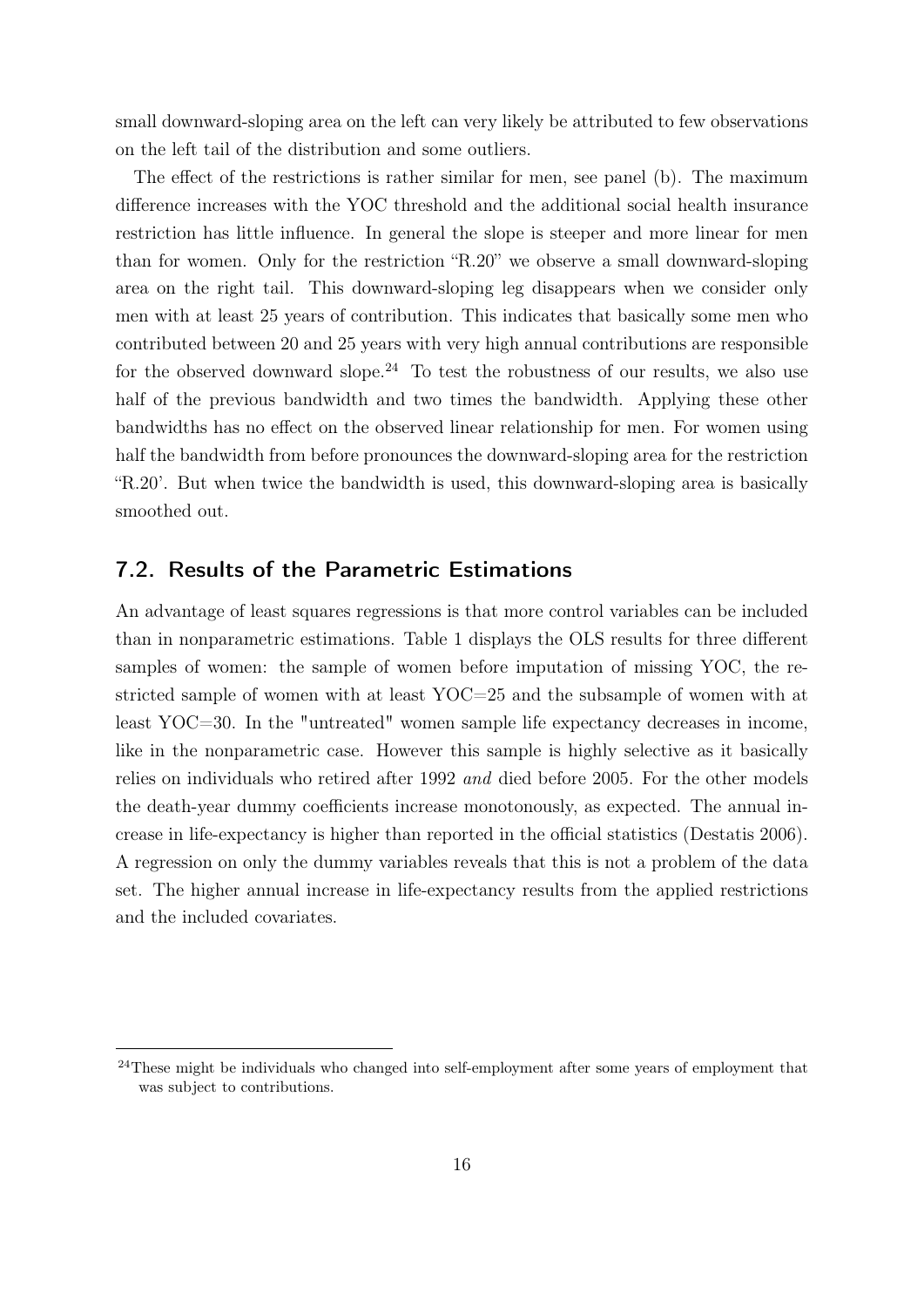|                         | unrestricted  | YOC $\geq 25$ | $YOC \geq 30$ | Men, $YOC \geq 25$ |  |
|-------------------------|---------------|---------------|---------------|--------------------|--|
| <b>AEP</b>              | $-6.980$      | 12.273        | 18.650        | 8.350              |  |
|                         | $(0.074)$ *** | $(0.88)$ ***  | $(0.961)$ *** | $(0.555)$ ***      |  |
| $\mathrm{AEP}^2$        | 0.221         | $-3.103$      | -4.674        | 0.188              |  |
|                         | $(0.004)$ *** | $(0.339)$ *** | $(0.376)$ *** | (0.217)            |  |
| $ln(Months III +1)$     | 1.669         | 0.25          | 0.26          | 1.942              |  |
|                         | $(0.042)$ *** | $(0.115)$ **  | $(0.143)^*$   | $(0.05)$ ***       |  |
| $ln(Months Unempl. +1)$ | $-.396$       | $-2.761$      | $-2.493$      | $-2.215$           |  |
|                         | $(0.029)$ *** | $(0.057)$ *** | $(0.069)$ *** | $(0.047)$ ***      |  |
| West                    | 1.143         | 1.443         | 1.709         | 1.875              |  |
|                         | $(0.103)$ *** | $(0.081)$ *** | $(0.112)$ *** | $(0.053)$ ***      |  |
| YOC                     | -.148         | -.463         | -.614         | -.148              |  |
|                         | $(0.003)$ *** | $(0.009)$ *** | $(0.009)$ *** | $(0.006)$ ***      |  |
| Death in 1995           | $-1.716$      | 0.442         | 0.46          | 0.341              |  |
|                         | $(0.287)$ *** | $(0.193)$ **  | $(0.216)$ **  | $(0.091)$ ***      |  |
| Death in 1996           | $-.085$       | 1.626         | 1.667         | 1.303              |  |
|                         | (0.269)       | $(0.174)$ *** | $(0.233)$ *** | $(0.088)$ ***      |  |
| Death in 1997           | 0.623         | 1.920         | 1.952         | 1.532              |  |
|                         | $(0.261)$ **  | $(0.166)$ *** | $(0.215)$ *** | $(0.095)$ ***      |  |
| Death in 1998           | 0.52          | 2.174         | 2.293         | 1.852              |  |
|                         | $(0.256)$ **  | $(0.158)$ *** | $(0.194)$ *** | $(0.089)$ ***      |  |
| Death in 1999           | 0.838         | 2.594         | 2.711         | 2.286              |  |
|                         | $(0.253)$ *** | $(0.166)$ *** | $(0.189)$ *** | $(0.088)$ ***      |  |
| Death in 2000           | 1.261         | 2.518         | 2.675         | 2.176              |  |
|                         | $(0.248)$ *** | $(0.167)$ *** | $(0.207)$ *** | $(0.093)$ ***      |  |
| Death in 2001           | 1.959         | 3.087         | 3.259         | 2.589              |  |
|                         | $(0.245)$ *** | $(0.152)$ *** | $(0.213)$ *** | $(0.093)$ ***      |  |
| Death in 2002           | 2.784         | 3.591         | 3.797         | 2.987              |  |
|                         | $(0.241)$ *** | $(0.146)$ *** | $(0.199)$ *** | $(0.087)$ ***      |  |
| Death in 2003           | 3.429         | 4.022         | 4.254         | 3.384              |  |
|                         | $(0.239)$ *** | $(0.144)$ *** | $(0.181)$ *** | $(0.09)$ ***       |  |
| Death in 2004           | 4.137         | 4.378         | 4.716         | 3.719              |  |
|                         | $(0.237)$ *** | $(0.146)$ *** | $(0.184)$ *** | $(0.088)$ ***      |  |
| Death in 2005           | 4.822         | 4.987         | 5.300         | 4.196              |  |
|                         | $(0.235)$ *** | $(0.155)$ *** | $(0.189)$ *** | $(0.087)$ ***      |  |
| Const.                  | 73.547        | 81.156        | 81.637        | 65.401             |  |
|                         | $(0.268)$ *** | $(0.406)$ *** | $(0.528)$ *** | $(0.253)$ ***      |  |
| Obs.                    | 62845         | 136226        | 90205         | 302455             |  |
| $R^2$                   | 0.195         | 0.142         | 0.174         | 0.186              |  |
| Diff $p90-p10$          | $-5.770$      | 3.190         | 4.894         | 6.293              |  |
| Diff p75-p25            | $-2.375$      | 1.620         | 2.420         | 3.289              |  |

Table 1: Results of LS Estimations

The first column displays the results for the "untreated" women sample, the next two columns refer to all women with at least 25 and 30 years of contribution, respectively - after imputation of missing values. The last column shows the results for men with the same model specification as in the third column. The last two lines display the difference in expected age at death between women at the highest and lowest decile of the AEP distribution ("Diff p90-p10") and women at the highest and lowest quartile ("Diff p75-p25"), respectively. Parameter estimates and standard errors are computed according to "Rubin's rules" (Little & Rubin 2002: 86-89) using the Stata ado-file "micombine" (see Royston 2004). Standard errors in parentheses;  $*$   $p < 0.05$ ;  $**$   $p < 0.01$ ;  $***$  $p < 0.001$ .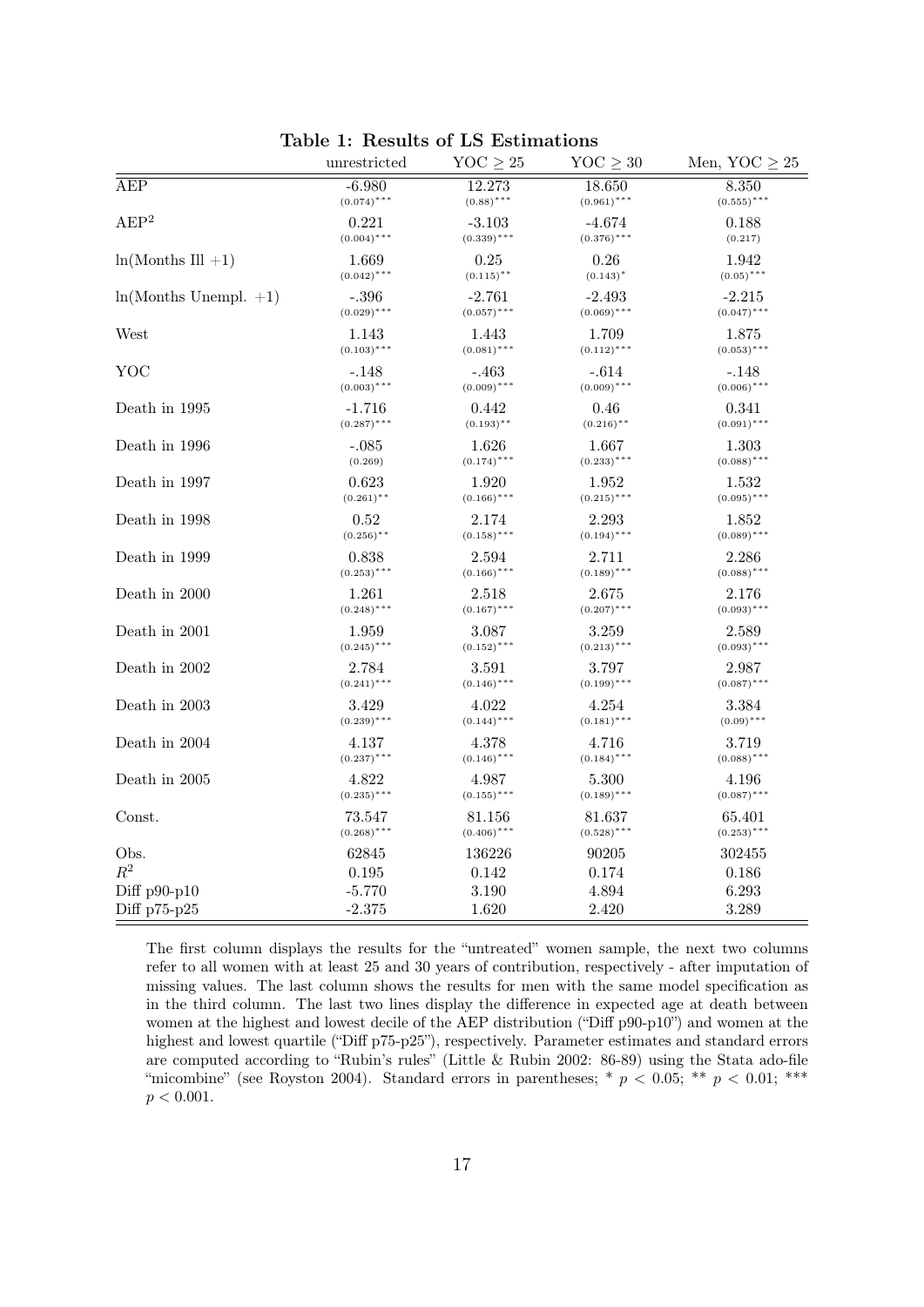In the two restricted women samples the linear term of AEP is positive and the squared term is negative, meaning that age of death increases in annual earnings at a decreasing rate. Maximum age at death is reached at 1.98 and at 1.99 annual earnings points, respectively, for the samples of all women with at least 25 or 30 years of contribution.

We estimate the difference between the highest and the lowest AEP decile in the respective women sample to be about three years for the first restriction and almost five years for the second restriction. Differences between the highest and lowest quartile are 1.6 and 2.4 years, respectively. These differences are somewhat smaller than those for men (see the last column in Table 1), which is in line with previous findings (Reil-Held 2000; Lampert et al. 2007; Kroll & Lampert 2009). However, for both men and women our estimated differences are lower than the differences calculated in Reil-Held (2000) based on the GSOEP. With data from the German public pension system, Himmelreicher et al. (2008) and Shkolnikov et al. (2007) estimate a difference of about two years between the highest and lowest quintile, while von Gaudecker & Scholz (2007) estimates a difference of more than six years between the two extreme quartiles. Our estimate for men of about 3.3 years difference lies between these previous findings.

The insignificant squared AEP term in the model for men points to an approximately linear relationship between AEP and age at death for men. This matches the graph of the local linear regression.

Holding all other variables constant, there is only a small effect of months in ill-health on life expectancy for women in the restricted models, as compared with men. It is in accordance with previous findings (e.g. Helmert 2000: 178) that the health status of individuals who experienced unemployment is worse, and the size of this effect is similar for women and for men. In all our models, West Germans could expect to live longer than East Germans. This difference is smaller for women than for men. Hupfeld (2010) finds Eastern Germans to live almost one year longer in his least squares estimations. Yet, his estimates rely only on the (probably highly selective) cases with non-missing information on YOC. Ceteris paribus, the effect of YOC is negative in all models. A woman with the same "productivity", measured by her annual earnings, lived less long if she worked longer, and the size of this effect is three to four times as large as for men.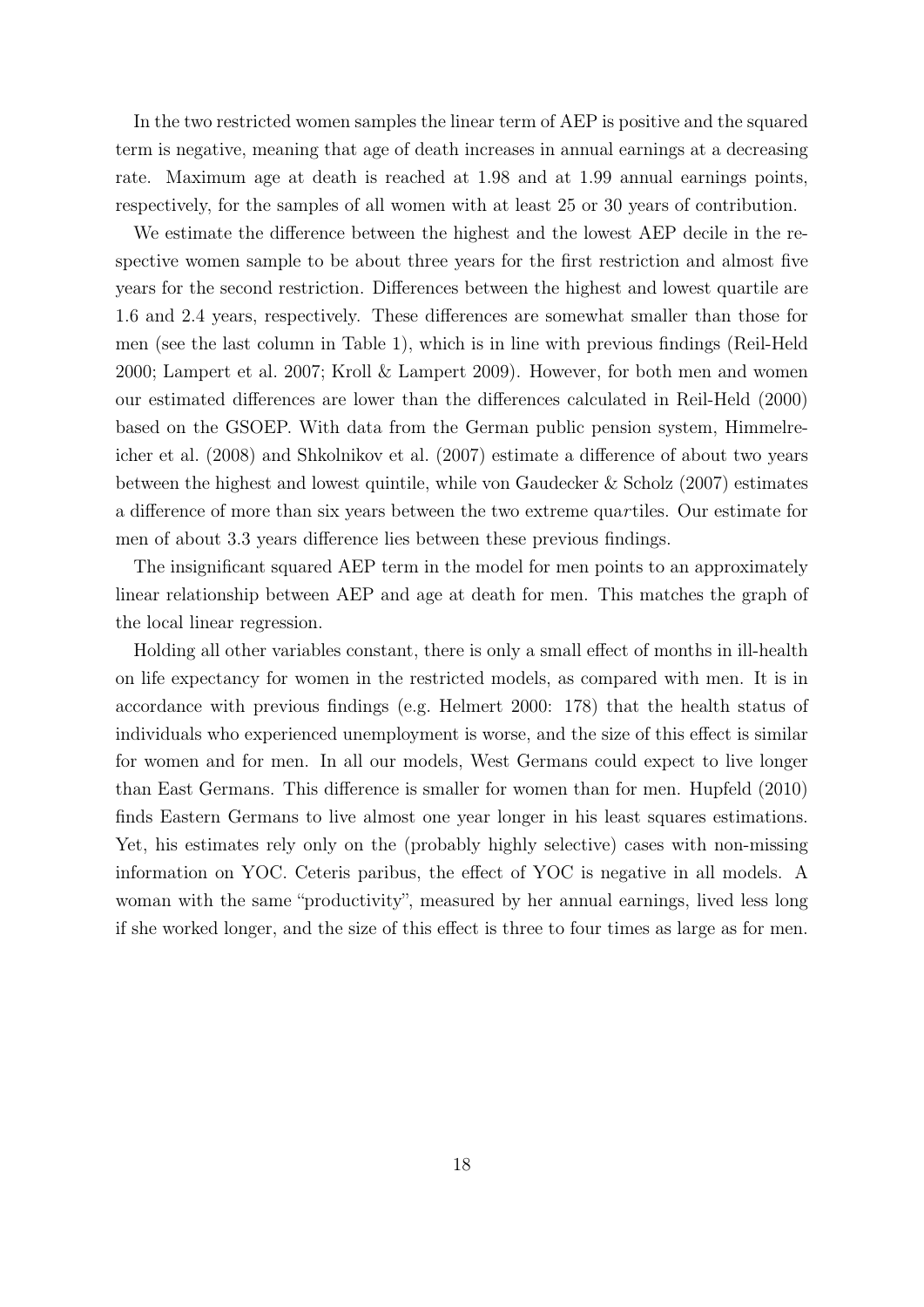## 8. Conclusion

This paper is the first investigation of the relationship between income and longevity for women on the basis of data from the German public pension system. It had to deal with several shortcomings of the data set: We countered the high incidence of missing values in key variables by applying a multiple imputation procedure which improved the single, regression-based imputation procedures of previous studies. All these problems exist for the analysis of men, too.

The problem of underestimated income seems more burdensome for women though. In the cohorts under study, for married women the husband was basically the main bread winner. Therefore, women are likely to have more additional available income than men. Problems for the present analysis especially arise if this additional income is negatively correlated with the income measured by the pension data. By using an income indicator that focuses on average annual income instead of lifetime earnings we mitigated the underestimation of income due to noncontributory periods. Furthermore, by means of sample restrictions, we tried to identify a sample of women who were employed most of their lives and had no additional labor income from self-employment, salaries as civil-servants and work abroad. The income variable thus defined can therefore be interpreted as an indicator of labor productivity and thus the observed relationship with life expectancy as the effect of human capital (education) on longevity.

A simple graphical analysis of the link between earnings and longevity revealed a negative relationship. Yet, this finding did not withstand further inspection. Both measures employed to deal with the aforementioned problems of the data set, i.e. imputation of missing values and sample restrictions, revealed that the relationship is rather a positive one. The negative effect observed before seems to be an artifact of the sampling of those with observed information on the key variable years of contribution. We found the positive relationship for different restriction schemes, different choices of the bandwidth in the nonparametric local linear regressions as well as for various least squares specifications. Most model specifications showed that age at death increases monotonously in income, though not necessarily linearly. In the ex ante preferred model specification (with imputation, where the sample consists of only those women with at least 25 years of contribution) the nonparametric local linear regression predicted a linear relationship, whereas the OLS regression revealed a slightly concave relationship. We estimate a woman at the 90th percentile of the income distribution to live 3 years longer than a woman at the 10th percentile. In line with previous findings this increase is only about half as large as for men.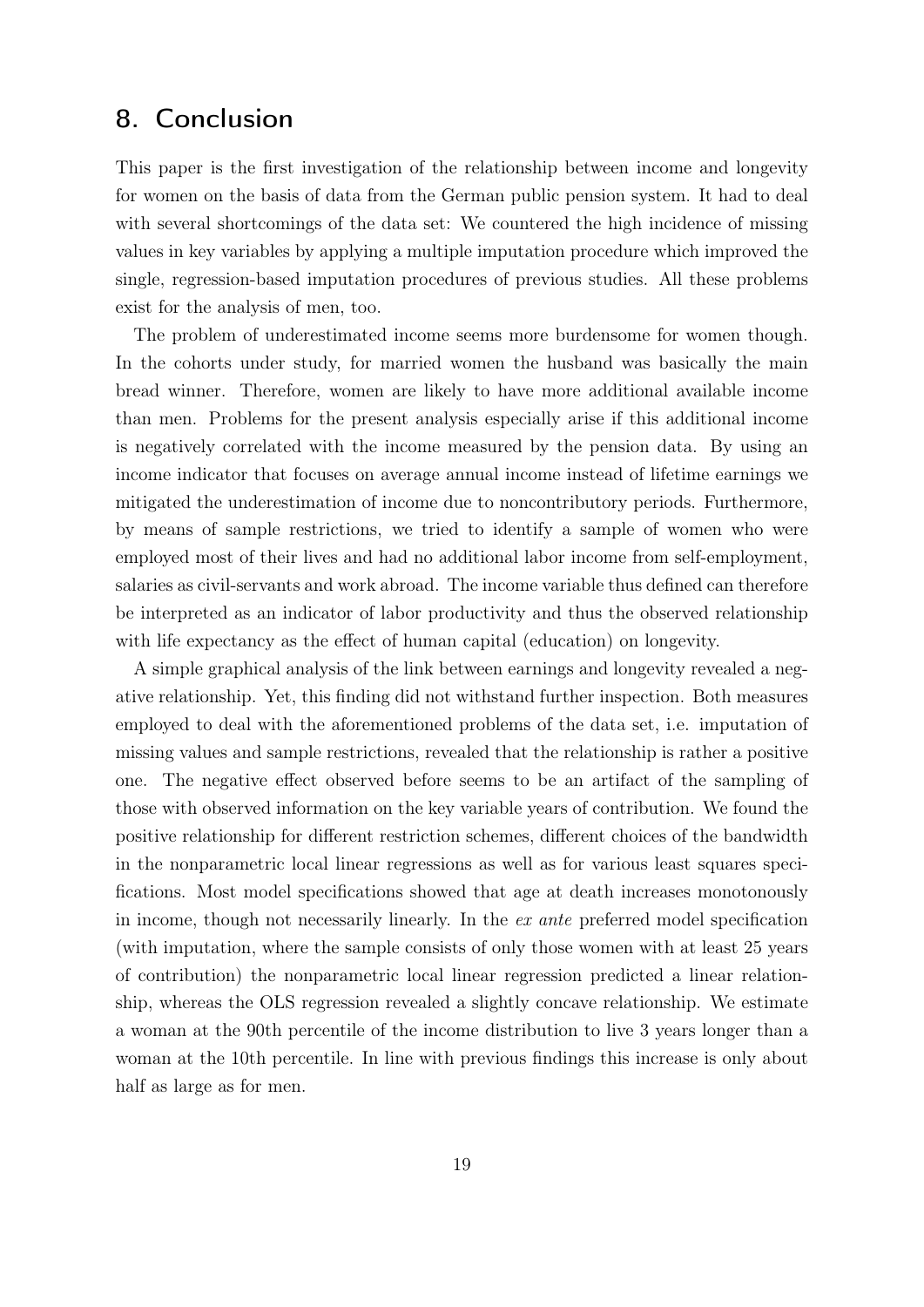## A. Appendix

#### A.1. Imputation of Missing Values

Basically due to a major change in the retirement legislation in 1992 the variables YOC, months in ill-health and months in unemployment are highly affected by missing values.<sup>25</sup> Since then the pension calculation is based on a different measure of these three variables and only the new variables are included in the data set. In order to prevent biased estimates, we impute the missing values as described in the following.

#### Imputation of Missing Years of Contribution

In Breyer & Hupfeld (2009) and Hupfeld (2010) a regression-based imputation algorithm is applied: A complete-case regression is performed to explain YOC with the following variables: TBC, year of birth, year of first pension benefit payment, first year of current pension benefit payment, and binary variables for social health insurance, for old-age pension, for each federal state, for foreign residence and for manually coded pensions. This regression equation is then used to predict values for those with missing YOC.

Our analysis does not only build on the regression-based imputation procedure described above, but it improves it in seven ways. First, a Tobit regression model is applied. There is censoring from above (at 45 years of contribution; see Section 5.2) and naturally from below. With censoring, OLS produces inconsistent, downward-biased estimates.

Second, the model includes the square of TBC to allow for a nonlinear relationship between TBC and YOC. The nonlinear relationship might arise since those with very high benefit claims are probably those with a long education period and, hence, fewer years of contribution. Still, in general - holding all others constant - more years of contribution are associated with higher benefit claims.<sup>26</sup>

Third, the regression equation incorporates a dummy variable for women as well as interaction terms between this dummy and all other variables (except the federal state dummies) to allow for different effects of these variables on YOC for women and men. To account for possible effects of the oversampling of individuals with disability pensions in the sample with observed YOC, we include interaction terms between the type of pension and all other variables (again except the federal state dummies but including

<sup>25</sup>Among others, early retirement discounts were introduced (see Börsch-Supan & Wilke (2004: 6-8) for a more detailed overview of the 1992 changes).

<sup>&</sup>lt;sup>26</sup>Adding this squared term increases the squared correlation between observed and fitted values from 63.34 % to 66.5 % in the Tobit model.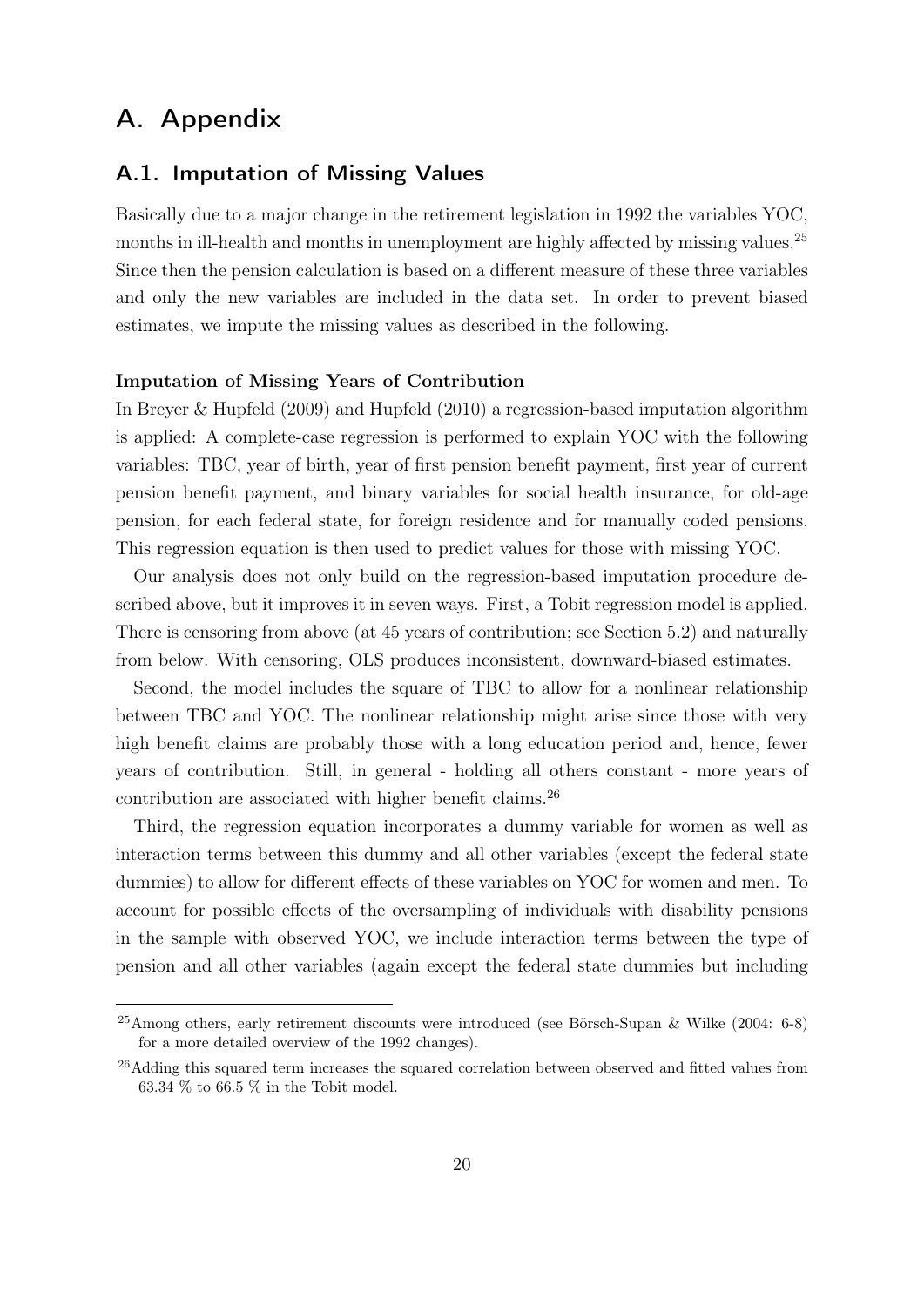the female interaction terms).

Fourth, in the complete cases regression individuals with manually calculated pensions are not included (and, hence, also the variable "manually coded pensions"). These cases make up a high share of individuals with extraordinary high average annual earning points (e.g. more than  $91\%$  of those with more than four AEP).<sup>27</sup> According to the codeplan of the dataset, for some manually coded cases core variables like YOC might be unreliable or coded as 0 (FDZ-RV 2007: 6). Therefore we also impute new YOC values for individuals with manually calculated pensions.

Fifth, we add a stochastic component to the predicted values. The stochastic component is a random draw from the residuals of the complete cases regression.<sup>28</sup> We perform this "stochastic regression imputation" to reflect the uncertainty of the regression-based predicted values and to maintain the sample variance (Little  $\&$  Rubin 2002: 60). Without this added stochastic component, the marginal distribution and measures of covariance of the completed data are distorted (Little  $\&$  Rubin 2002: 64) since the regressionbased imputation is nothing else but a conditional mean imputation (the mean of YOC given the other variables).

Sixth, to copy the structure of the original variable we round each predicted value to an integer.<sup>29</sup> As in Breyer & Hupfeld (2009) values predicted to be smaller than one or larger than 45 after adding the stochastic term are rounded to 1 and 45, respectively. These values are out of the range of the original variable, which is capped at 45.

Seventh, multiple imputation is performed. Multiple imputation does not assign a single value to each missing entry, but several values. It is superior to single imputation (King et al. 2001: 49; Little & Rubin 2002: 85; Cameron & Trivedi 2006: 934; McKnight et al. 2007: 194, 196). Single imputation procedures ignore the imputation uncertainty. Thus, the standard errors are underestimated and the test statistics inflated (King et al. 2001: 66). This paper assigns five values to each missing value.<sup>30</sup>

For the 302371 women without information on YOC the five versions differ only slightly with respect to their means and standard deviations: less than 0.02 years for

<sup>&</sup>lt;sup>27</sup>As there is an upper contribution ceiling and earnings points are basically the ratio of individual earnings and average earnings (see Section 4), this concentration of high average points seems to be very unlikely.

<sup>28</sup>However, the most extreme 5 % of the residuals are not used to avoid overvaluing the stochastic part.

 $^{29}$ This rounding makes especially sense in light of Section A.2 where the suggested restriction limits the sample to those with at least a certain (integer) number of years of contribution.

<sup>30</sup>Five is the number of imputations most often used (Schnell et al. 2005: 470). It is assumed to be a sufficient number to model the imputation uncertainty adequately (McKnight et al. 2007: 198).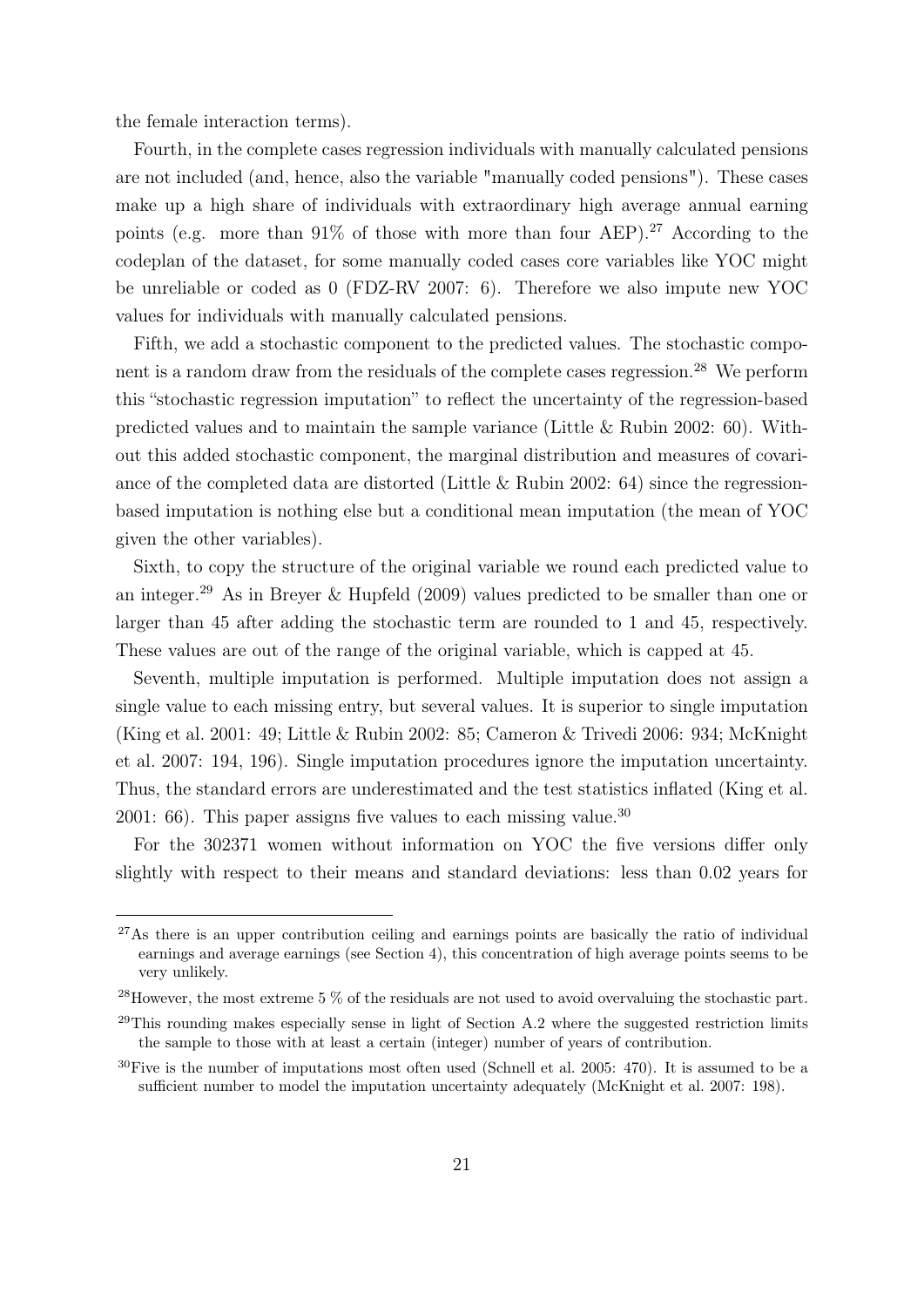the mean of YOC and less than 0.01 points for the mean of AEP. Also the standard deviations do not differ much between the imputation versions.

#### Further Imputations

The data set contains further variables with missing values. The observations with missing information about the month of birth are mean-imputed. The missing mechanism is assumed to be MCAR and the imputation avoids the exclusion of these cases and as a result improves efficiency.

All individuals with missing information on YOC also have missing values for the variables months in ill-health and months in unemployment. We impute the latter variable using a negative binomial (Negbin) distributed hurdle model (see Mullahy 1986). A hurdle model seems to be most appropriate to model the overrepresentation of zeros (compared to a Poisson distribution) and to control for the possibility that a different combination of the covariates drives the "decision" to spend one month in unemployment than the "decision" to spend more months in that state when at least one month is spent.

In a first step, we estimate the probability to have at least one period of unemployment by means of a logit regression. The regressors in the regression for YOC act again as regression.<sup>31</sup> The predicted value of those with missing information is compared to a random value drawn from a Gaussian distribution with mean 0.5 and standard deviation 0.2. If the predicted probability is larger than the random number, it is assumed that the individual spent at least one month in unemployment.<sup>32</sup>

A second step computes a truncated Negbin 1 regression only for those with at least one month in unemployment with the same covariates as in the logit regression above. For the individuals predicted to have spent at least one month in unemployment, a value is predicted for the number of months spent in this state, again with a randomly drawn residual from the observed cases regression added (stochastic regression). We repeat the procedure (step one and two) four more times to have again a multiple imputed dataset with five versions. The imputation of missing months in ill-health follows analogously.

<sup>31</sup>These covariates are TBC, squared TBC, year of birth, year of first pension benefit payment, first year of current pension benefit payment, and binary variables for social health insurance, for old-age pension, for each federal state and for foreign residence; and interaction terms of old-age pension and sex with all these variables and each other except the federal state dummies.

 $32$ To model the uncertainty of the estimation, we apply no fixed threshold, e.g. 0.5, but draw random values from this specific normal distribution. This normal distribution exhibits valuable characteristics: Almost all values (99.98 %) are in the unit interval with most values concentrating around the mean 0.5.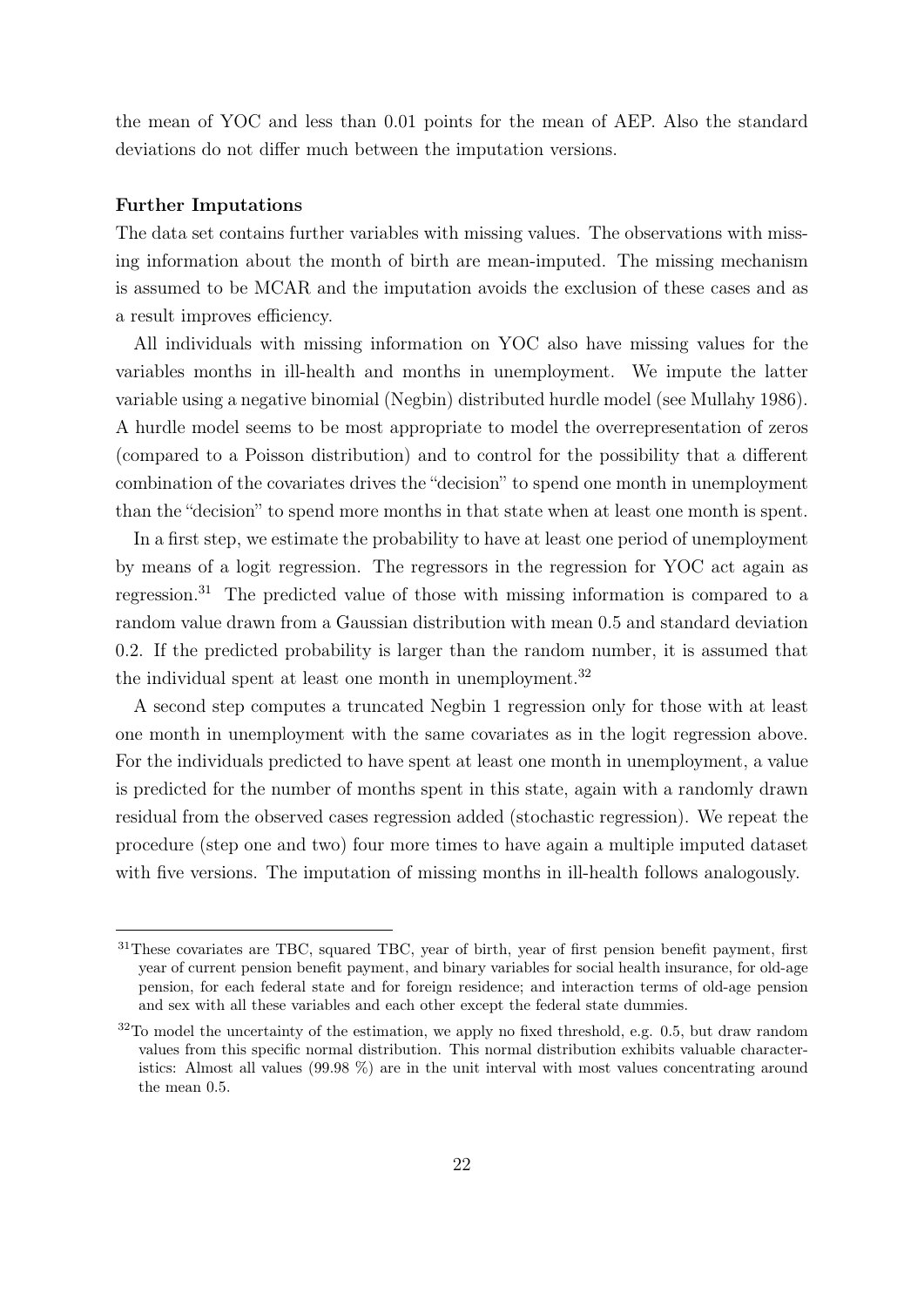#### A.2. Restricting the Sample

Sample restrictions mitigate the underestimation of income. Breyer & Hupfeld (2009) use 35 years of contribution as cut-off point, while von Gaudecker & Scholz (2007) and Hupfeld (2010) perform analyses for those with at least 25 years of contribution. We basically analyze a restricted data set with 20, 25 or 30 years of contribution as alternative cut-off points. This restriction is a reasonable indicator to discriminate between women that were employed most of their lives and those that spent most of their lives as housewives but had earned some benefit claims before. Furthermore, it seems the best option to distinguish individuals who served most years as civil servants or worked most years in self-employment or abroad, while not reducing the sample size too much. Sensitivity analyses are performed and reported below.

Another option to reduce the effect of outside labor income is to exclude individuals with private health insurance and those covered by foreign health insurance, which might indicate additional sources of income. There is some suspicion that in the lowest income groups the proportion of additional labor income is the highest (see Section 3). This suspicion is empirically supported by the data set: In the lowest quintile of the AEP distribution for men, 28 % are covered by health insurance in other countries and 12  $\%$  are covered by private health insurance.<sup>33</sup> Excluding the observations from this first quintile, less than 7 % of the men are covered by each of these two types of health insurance. These patterns are less distinctive for women but still prevalent.

Table 2 displays some summary statistics for different sample specifications. <sup>34</sup> The first two columns contain means and standard deviations, respectively, for the complete cases sample, i.e. all women with non-missing YOC, while columns three and four make use of data of all women after imputation. The last two columns display means and standard deviations for all women with at least 25 years of contribution, again after the imputations.

Individuals in the incomplete cases sample are on average born earlier, lived longer and received more often old-age pensions. These differences can be attributed to the selection process of the complete cases sample: Due to the aforementioned change in the retirement legislation, YOC and the two other variables are not available for those who retired before 1992. Therefore, the complete cases sample consists of individuals who retired after 1992 and died before 2005.

<sup>&</sup>lt;sup>33</sup>One has to keep in mind that some of those indicated to be covered by foreign health insurance are actually covered by private health insurance (see Section 5.2).

<sup>34</sup>We display the results of the first imputation version.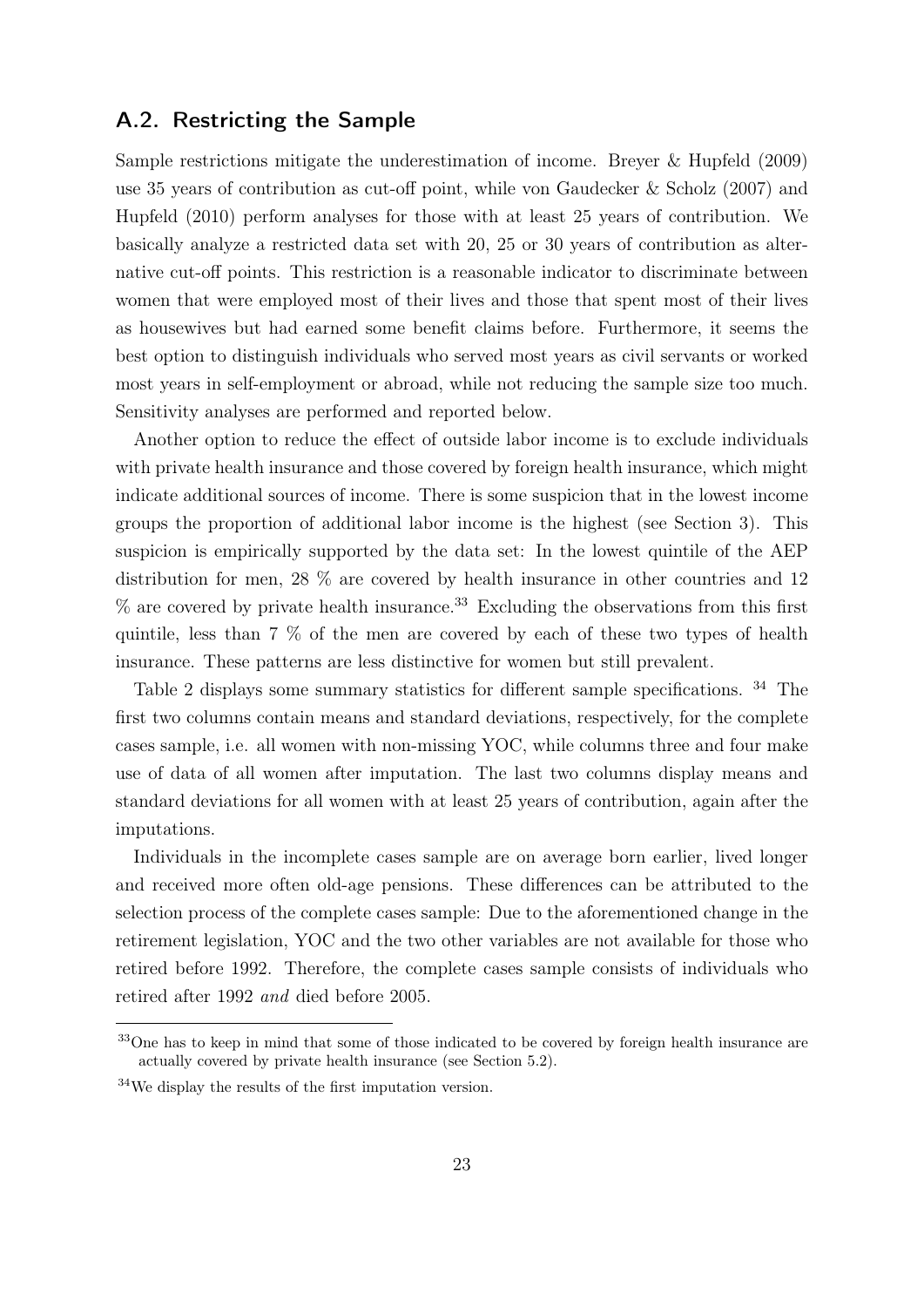|                   | Complete Cases |         | All Cases |         | YOC > 25 |         |
|-------------------|----------------|---------|-----------|---------|----------|---------|
| Variable          | Mean           | (S.D.)  | Mean      | (S.D.)  | Mean     | (S.D.)  |
| Age at Death      | 66.57          | (9.72)  | 80.52     | (10.17) | 78.00    | (10.02) |
| AEP               | 0.98           | (0.78)  | 1.05      | (0.89)  | 0.97     | (0.24)  |
| YOC               | 23.70          | (11.93) | 20.03     | (11.32) | 32.47    | (5.09)  |
| <b>TBC</b>        | 22.22          | (13.30) | 18.84     | (12.69) | 31.48    | (9.60)  |
| Residence East    | 0.19           | (0.39)  | 0.23      | (0.42)  | 0.34     | (0.48)  |
| Months Ill        | 1.79           | (4.71)  | 1.75      | (4.19)  | 2.52     | (4.72)  |
| Months Unemployed | 4.94           | (15.07) | 2.01      | (9.29)  | 2.50     | (10.10) |
| Old-Age Pension   | 0.78           | (0.41)  | 0.95      | (0.22)  | 0.93     | (0.25)  |
| Soc. Health Ins.  | 0.86           | (0.35)  | 0.92      | (0.27)  | 0.96     | (0.21)  |
| Year of Birth     | 1934.98        | (9.48)  | 1919.59   | (10.54) | 1922.44  | (10.28) |
| N                 | 53129          |         | 365216    |         | 136226   |         |

Table 2: Summary Statistics for different sample specifications

Means and standard deviations of months in ill-health are very similar between the two subsamples after imputation, while both statistics are higher for the complete cases for months in unemployment. The total benefit claims of the complete cases sample are on average higher than those of the incomplete cases. This seems to be the reason why the imputed YOC are lower on average.<sup>35</sup> The sample size increases strongly due to the imputation procedure.

In the sample of women with at least 25 YOC, mean age at death is smaller than in the full women sample. Women who did not work for a long time lived longer. Also AEP is lower in the restricted samples which might be attributed to the implicit truncation of AEP. AEP, the ratio of TBC and YOC, cannot exceed certain values in the restricted sample because not only TBC is capped at 70 points (see Section 5.2) but also the years of contribution are restricted. This construction removes some of the extremely high AEP values from the sample (see also Sections 6.2 and 7.2). The higher values of YOC, TBC, months in ill-health and months in unemployment as well as of the share of Eastern Germans in the restricted samples are not surprising.

<sup>&</sup>lt;sup>35</sup>There is a high correlation of the two variables:  $\rho = 0.72$  (without imputed cases).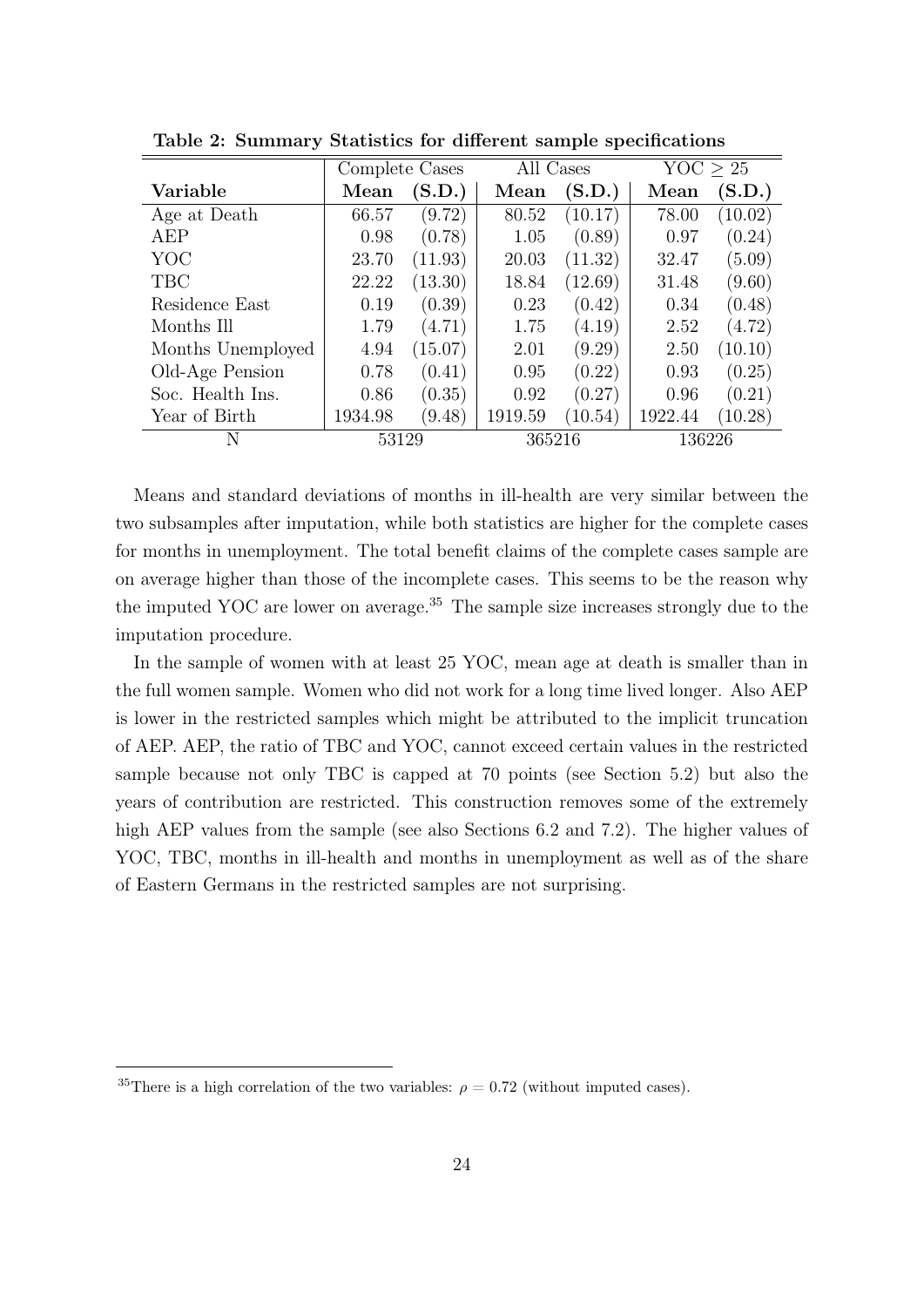## References

- Adams, P., Hurd, M. D., McFadden, D., Merrill, A., & Ribeiro, T. (2003). Healthy, wealthy, and wise? Tests for direct causal paths between health and socioeconomic status. Journal of Econometrics, 112(1), 3–56.
- Breyer, F. & Buchholz, W. (2009). Ökonomie des Sozialstaats. Berlin, Heidelberg: Springer,  $2^{nd}$  Edition.
- Breyer, F. & Hupfeld, S. (2009). Fairness of Public Pensions and Old-Age Poverty. FinanzArchiv, 65(3), 358–380.
- Börsch-Supan, A. H. & Wilke, C. B. (2004). The German public pension system: how it was, how it will be. NBER Working Paper No. 10525.
- Cameron, A. C. & Trivedi, P. K. (2006). Microeconometrics: Methods and applications. Cambridge: Cambridge Univ. Press.
- Case, A., Lubotsky, D., & Paxson, C. (2002). Economic status and health in childhood: The origins of the gradient. American Economic Review, 92(5), 1308–1334.
- Destatis (2006). Perioden-Sterbetafeln für Deutschland Allgemeine und abgekürzte Sterbetafeln von 1871/1881 bis 2003/2005. Wiesbaden: Statistisches Bundesamt.
- Ehrlich, I. & Chuma, H. (1990). A model of the demand for longevity and the value of life extension. Journal of Political Economy, 98(4), 761–782.
- FDZ-RV (2007). Codeplan for the Scientific Use File Demografiedatensatz Rentenwegfall 1993-2005, SUFRTWFjjXVSTDemo. Technical report, Data set from Deutsche Rentenversicherung Bund.
- Geyer, S. & Peter, R. (2000). Income, occupational position, qualification and health inequalities - competing risks? Comparing indicators of social status. Journal of Epidemiol Community Health, 54(4), 299–305.
- Goldman, N. (2001). Social inequalities in health disentangling the underlying mechanisms. In M. Weinstein  $\&$  A. Hermalin (Eds.), *Strengthening the dialogue between* epidemiology and demography (pp. 118–139). New York: Annals of the New York Academy of Sciences.
- Grünheid, E. (2005). Einflüsse der Einkommenslage auf Gesundheit und Gesundheitsverhalten. In K. Gärtner, E. Grünheid, & M. Luy (Eds.), Lebensstile, Lebensphasen, Lebensqualität Interdisziplinäre Analysen von Gesundheit und Sterblichkeit aus dem Lebenserwartungssurvey des BIB. (pp. 155–188). Wiesbaden: VS Verlag für Sozialwissenschaften/Bundesinst. für Bevölkerungsforschung.
- Grossman, M. (1972). Concept of health capital and demand for health. Journal of Political Economy, 80(2), 223–225.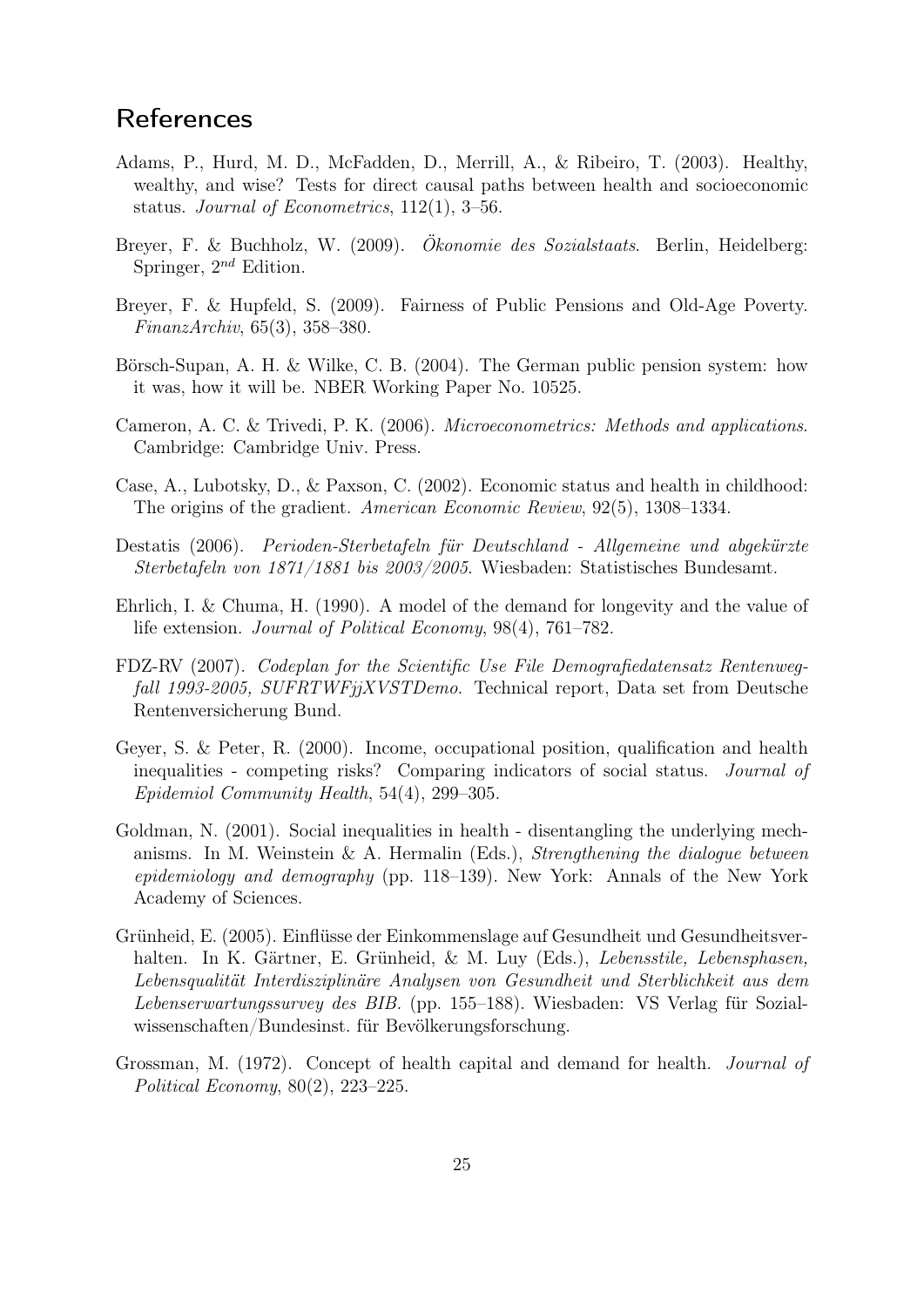- Helmert, U. (2000). Der Einfluss von Beruf und Familienstand auf die Frühsterblichkeit von männlichen Krankenversicherten. In U. Helmert, K. Bamman, W. Voges, & R. Müller (Eds.), Müssen Arme früher sterben? Soziale Ungleichheit und Gesundheit in Deutschland (pp. 243–268). München: Juventa.
- Himmelreicher, R. K., Sewöster, D., Scholz, R. D., & Schulz, A. (2008). Die fernere Lebenserwartung von Rentnern und Pensionären im Vergleich. WSI-Mitteilungen, 61(5), 274–280.
- Himmelreicher, R. K., von Gaudecker, H.-M., & Scholz, R. D. (2006). Nutzungsmöglichkeiten von Daten der gesetzlichen Rentenversicherung über das Forschungsdatenzentrum der Rentenversicherung (FDZ-RV). Technical report, Rostock: Max-Planck-Institute for Demographic Research.
- Hupfeld, S. (2010). Non-monotonicity in the longevity-income relationship. Journal of Population Economics, forthcoming. DOI 10.1007/s00148-009-0284-1.
- Kennedy, P. (2008). A guide to econometrics. Malden, Mass.: Blackwell Publ.,  $6^{th}$ Edition.
- King, G., Honaker, J., Joseph, A., & Scheve, K. (2001). Analyzing incomplete political science data: an alternative algorithm for multiple imputation. American Political Science Review, 95(1), 49–69.
- King, G., Keohane, R. O., & Verba, S. (1994). Designing social inquiry: scientific inference in qualitative research. Princeton, NJ: Princeton Univ. Press.
- König, C. (2000). Soziale und somatische Determinanten von Mortalität. In U. Helmert, K. Bamman, W. Voges, & R. Müller (Eds.), Müssen Arme früher sterben? Soziale Ungleichheit und Gesundheit in Deutschland (pp. 269–290). München: Juventa.
- Kroll, L. E. & Lampert, T. (2009). Soziale Unterschiede in der Lebenserwartung. Datenquellen in Deutschland und Analysemöglichkeiten des SOEP. MDA - Methoden, Daten, Analysen, 3(1), 3–30.
- Lampert, T., Kroll, L. E., & Dunkelberg, A. (2007). Soziale Ungleichheit der Lebenserwartung in Deutschland. Aus Politik und Zeitgeschichte, 42, 11–18.
- Little, R. J. & Rubin, D. B. (2002). Statistical analysis with missing data. Hoboken, NJ: Wiley,  $2^{nd}$  Edition.
- Mackenbach, J. P., Bos, V., Andersen, O., Cardano, M., Costa, G., Harding, S., Reid, A., Hemström, ., Valkonen, T., & Kunst, A. E. (2003). Widening socioeoconomic inequalities in mortality in six western European countries. International Journal of Epidemiology, 32, 830–837.
- McKnight, P. E., McKnight, K. M., Sidani, S., & Figueredo, A. J. (2007). Missing data: a gentle introduction. New York: The Guilford Press.